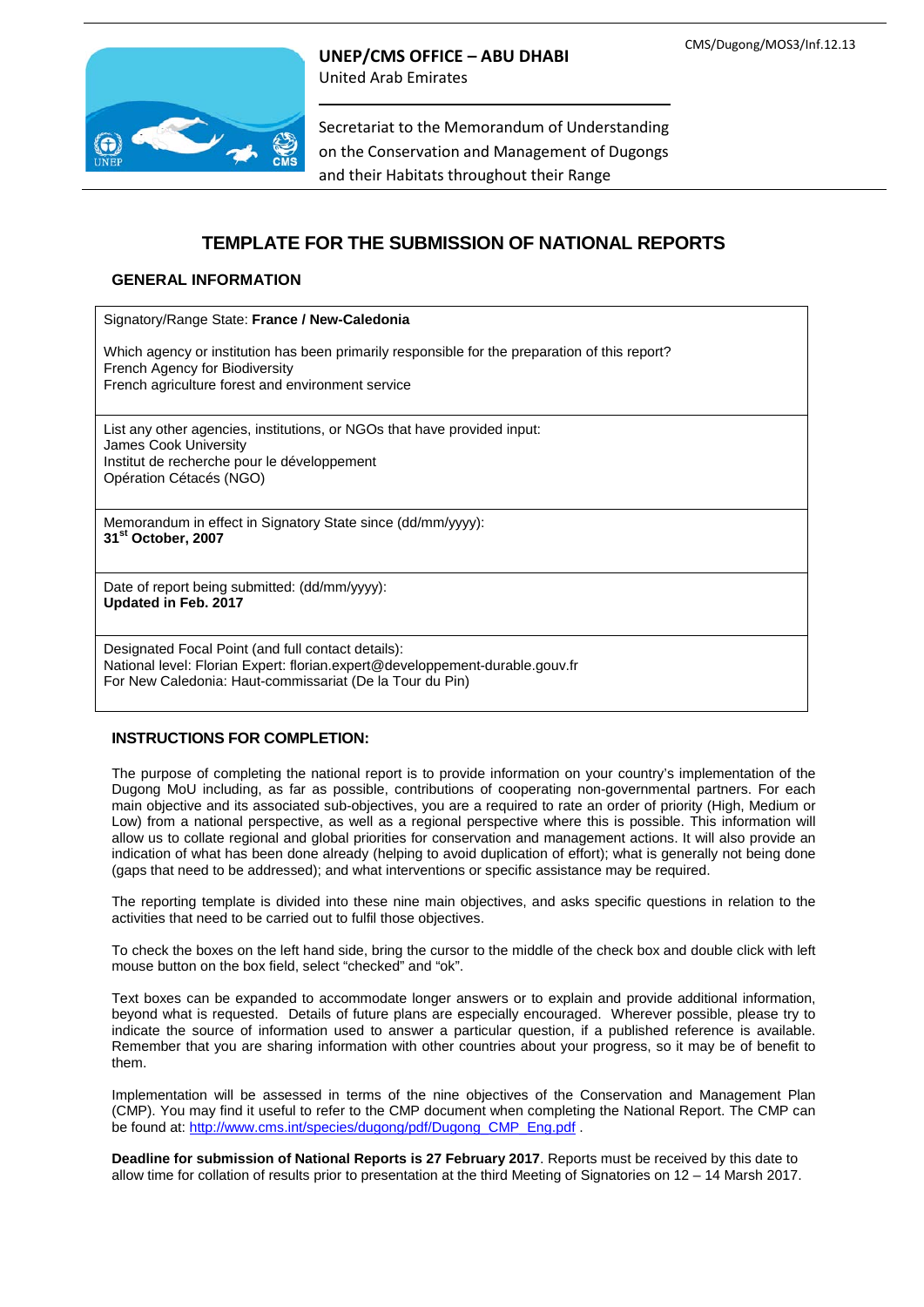Please submit the completed report to the UNEP/CMS Office - Abu Dhabi by email [\(CmsOffice.ae@cms.int\)](mailto:CmsOffice.ae@cms.int) as a Word attachment. Feel free to attach additional material (published reports, maps, etc.) to this template and send them by e-mail or by post.

NB. If a Range State has more than one territory, a National Report should be submitted for each territory and addressed in the specific context of the particular sub-region or region.

.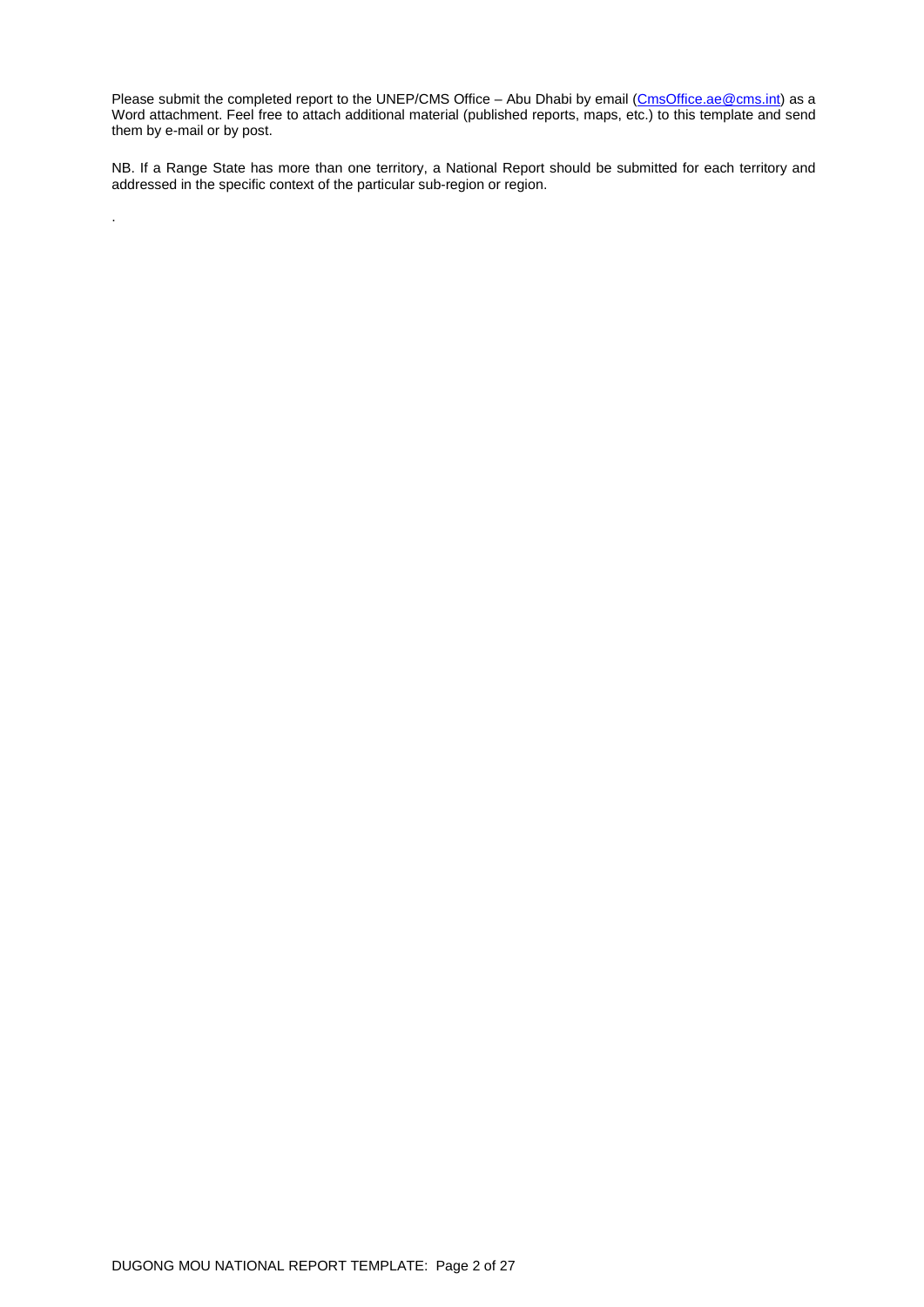

**UNEP/CMS OFFICE – ABU DHABI**

United Arab Emirates

Secretariat to the Memorandum of Understanding on the Conservation and Management of Dugongs and their Habitats throughout their Range

## **OBJECTIVE 1: REDUCE DIRECT AND INDIRECT CAUSES OF DUGONG MORTALITY**

### **1.1 Threats Facing Dugong Populations**

What has your country done to identify, assess and evaluate the threats to dugong populations? What kind of measures has your country developed to address these threats? Please check box when applicable and provide a specific description on the free text field\* below.

| <b>Status of Completion</b> |   |   |    |           | <b>Ease of Implementation</b>                                                                                                                                                                                                                                                                                                                                                                                                                                                                  |                                                                                                                                                                                                                                           |  |             |             |
|-----------------------------|---|---|----|-----------|------------------------------------------------------------------------------------------------------------------------------------------------------------------------------------------------------------------------------------------------------------------------------------------------------------------------------------------------------------------------------------------------------------------------------------------------------------------------------------------------|-------------------------------------------------------------------------------------------------------------------------------------------------------------------------------------------------------------------------------------------|--|-------------|-------------|
|                             | Ο | N | PI | <b>NA</b> | $E - E$ asy: The country has the required resources and expertise<br>$P -$ Partially Completed<br>$C$ – Completed<br>$O$ – Completed, but out of date<br>M - Moderate: Had to seek specialised expertise of invest substantial resources to complete.<br>$N - Not$ done, not planned<br>$D$ – Difficult: Expended all available resources on this activity / possibly to the detriment of other<br>$PI - Planned$<br>$NA$ – Not Applicable   activities. May require assistance in the future. |                                                                                                                                                                                                                                           |  |             |             |
|                             |   |   |    |           |                                                                                                                                                                                                                                                                                                                                                                                                                                                                                                | Established baseline data collection and monitoring programmes to gather information on the nature and magnitude of threats                                                                                                               |  |             | $\boxtimes$ |
|                             |   |   |    |           | Regularly updated existing data on threats to dugong populations and their habitats                                                                                                                                                                                                                                                                                                                                                                                                            |                                                                                                                                                                                                                                           |  |             | $\boxtimes$ |
|                             |   |   |    |           | Determined those populations affected by traditional subsistence and customary use, incidental capture in fisheries, and other sources of<br>$\boxtimes$<br>mortality                                                                                                                                                                                                                                                                                                                          |                                                                                                                                                                                                                                           |  |             |             |
|                             |   |   |    |           | $\boxtimes$<br>Conducted socio-economic studies among communities that interact with dugongs and their habitats                                                                                                                                                                                                                                                                                                                                                                                |                                                                                                                                                                                                                                           |  |             |             |
|                             |   |   |    |           | Implemented programmes to correct adverse social and economic incentives that threaten dugong populations                                                                                                                                                                                                                                                                                                                                                                                      |                                                                                                                                                                                                                                           |  |             |             |
|                             |   |   |    |           |                                                                                                                                                                                                                                                                                                                                                                                                                                                                                                | Facilitated the development of means of subsistence to minimise resultant adverse social and economic impacts                                                                                                                             |  | $\boxtimes$ |             |
|                             |   |   |    |           |                                                                                                                                                                                                                                                                                                                                                                                                                                                                                                | Enacted, where not already in place, legislation and prohibited the direct use (capture or killing) of, and domestic trade in, dugongs their<br>parts or products, whilst allowed exceptions for traditional subsistence or customary use |  | $\boxtimes$ |             |
|                             |   |   |    |           | Established management programmes to enforce such legislation                                                                                                                                                                                                                                                                                                                                                                                                                                  |                                                                                                                                                                                                                                           |  | $\boxtimes$ |             |
|                             |   |   |    |           |                                                                                                                                                                                                                                                                                                                                                                                                                                                                                                | Negotiated, where appropriate, management agreements in consultation with other concerned States                                                                                                                                          |  | $\bowtie$   |             |
|                             |   |   |    |           | Identified resources and sources of funding for the above programmes                                                                                                                                                                                                                                                                                                                                                                                                                           |                                                                                                                                                                                                                                           |  | $\boxtimes$ |             |
|                             |   |   |    |           | Other, please describe:                                                                                                                                                                                                                                                                                                                                                                                                                                                                        |                                                                                                                                                                                                                                           |  |             |             |
|                             |   |   |    |           |                                                                                                                                                                                                                                                                                                                                                                                                                                                                                                |                                                                                                                                                                                                                                           |  |             |             |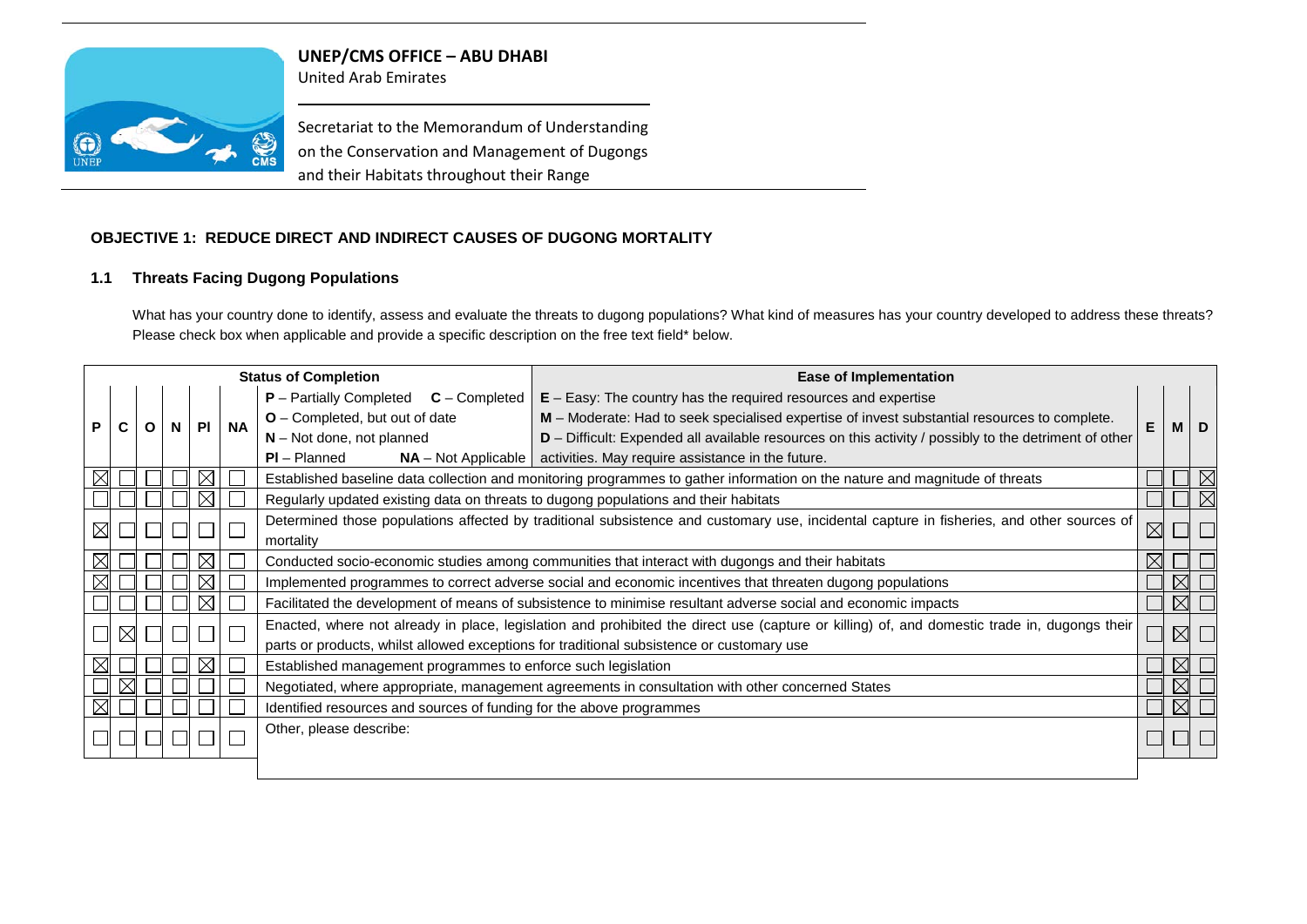*\* Free text field for specific descriptions of actions taken. Use additional paper if necessary. If you ticked O for Completed but out of Date, above, please provide date details.* Develop a stranding network with veterinarian in order to quantify the threat facing by dugong populations

| Rate Objective 1.1 as a National priority: High $\boxtimes$ Medium $\Box$ Low $\Box$ |                                                                                                 |
|--------------------------------------------------------------------------------------|-------------------------------------------------------------------------------------------------|
|                                                                                      | Rate Objective 1.1 as a Regional priority: High $\boxtimes$ Medium $\Box$ Low $\Box$ (Optional) |

### **1.2 Dugong Mortality in Fishing Activities**

What has your country done in order to reduce, to the greatest extent practicable, the incidental capture and mortality of dugong in the course of fishing activities? Please check box when applicable and provide a specific description on the free text field\* below.

|                                                                                                                                              |                                                                                                                                                                 | <b>Status of Completion</b> |           |                                |                                                                                              |                                                                                                                                                | <b>Ease of Implementation</b>                                                                                                           |   |  |             |
|----------------------------------------------------------------------------------------------------------------------------------------------|-----------------------------------------------------------------------------------------------------------------------------------------------------------------|-----------------------------|-----------|--------------------------------|----------------------------------------------------------------------------------------------|------------------------------------------------------------------------------------------------------------------------------------------------|-----------------------------------------------------------------------------------------------------------------------------------------|---|--|-------------|
|                                                                                                                                              |                                                                                                                                                                 |                             |           |                                |                                                                                              | $P -$ Partially Completed<br>$C$ – Completed                                                                                                   | $E - E$ asy: The country has the required resources and expertise                                                                       |   |  |             |
| P.                                                                                                                                           | <b>PI</b>                                                                                                                                                       |                             | <b>NA</b> | O - Completed, but out of date | M - Moderate: Had to seek specialised expertise of invest substantial resources to complete. | E                                                                                                                                              | M I                                                                                                                                     | D |  |             |
|                                                                                                                                              |                                                                                                                                                                 |                             |           |                                |                                                                                              | $N - Not$ done, not planned                                                                                                                    | D - Difficult: Expended all available resources on this activity / possibly to the detriment of other                                   |   |  |             |
|                                                                                                                                              |                                                                                                                                                                 |                             |           |                                |                                                                                              | $PI - Planned$<br>$NA - Not Applicable$                                                                                                        | activities. May require assistance in the future.                                                                                       |   |  |             |
|                                                                                                                                              | Developed and used gear, devices and techniques to minimise incidental capture of dugongs in artisanal and commercial fisheries, such as the use<br>$\boxtimes$ |                             |           | $\boxtimes$                    |                                                                                              |                                                                                                                                                |                                                                                                                                         |   |  |             |
| of alternative gears and spatial closures or limit or control the use of gears known to be harmful to dugongs throughout the range of dugong |                                                                                                                                                                 |                             |           |                                |                                                                                              |                                                                                                                                                |                                                                                                                                         |   |  |             |
|                                                                                                                                              |                                                                                                                                                                 |                             |           | $\boxtimes$                    |                                                                                              | Developed procedures and extension programmes to promote implementation of these measures                                                      |                                                                                                                                         |   |  |             |
|                                                                                                                                              |                                                                                                                                                                 |                             |           | $\boxtimes$                    |                                                                                              | Exchanged information and, upon request, provide technical assistance to together Signatory and cooperating States to promote these activities |                                                                                                                                         |   |  | $\boxtimes$ |
|                                                                                                                                              |                                                                                                                                                                 |                             |           | $\boxtimes$                    |                                                                                              |                                                                                                                                                | Liaised and coordinated with fishing industries, fisheries management organisations and community groups to develop and implement these |   |  |             |
|                                                                                                                                              |                                                                                                                                                                 |                             |           |                                |                                                                                              | activities                                                                                                                                     |                                                                                                                                         |   |  |             |
|                                                                                                                                              |                                                                                                                                                                 |                             |           |                                |                                                                                              |                                                                                                                                                | Developed and implemented net retention and recycling schemes to minimise the disposal of fishing gear at sea and on beaches            |   |  |             |
|                                                                                                                                              |                                                                                                                                                                 |                             |           | ⊠                              |                                                                                              | Provided and ensured the use of onshore facilities for the disposal of ship-borne waste                                                        |                                                                                                                                         |   |  |             |
|                                                                                                                                              |                                                                                                                                                                 |                             |           |                                |                                                                                              | Other, please describe:                                                                                                                        |                                                                                                                                         |   |  |             |
|                                                                                                                                              |                                                                                                                                                                 |                             |           |                                |                                                                                              |                                                                                                                                                |                                                                                                                                         |   |  |             |
|                                                                                                                                              |                                                                                                                                                                 |                             |           |                                |                                                                                              |                                                                                                                                                |                                                                                                                                         |   |  |             |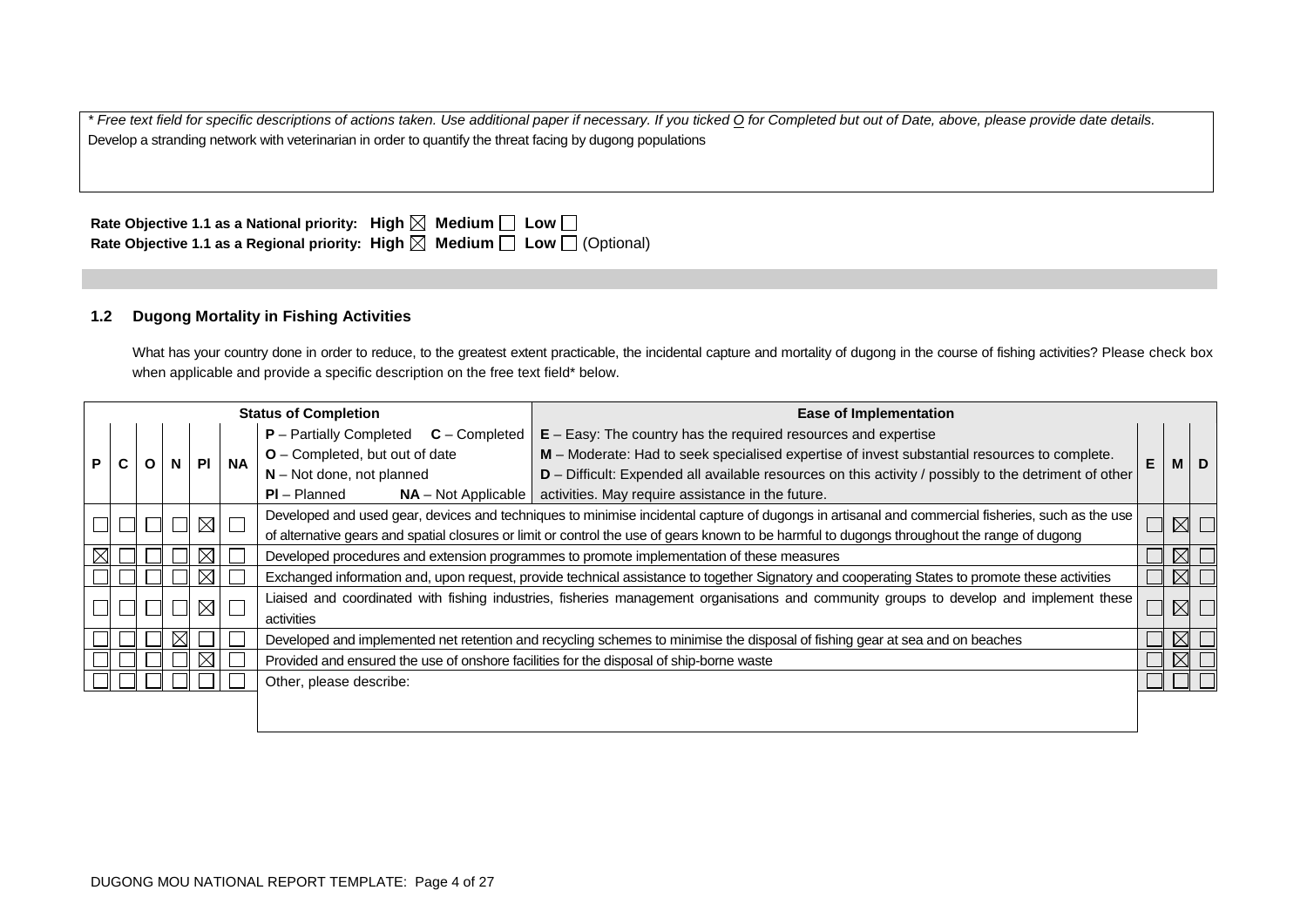| Rate Objective 1.2 as a National priority: High $\boxtimes$ Medium $\Box$ Low $\Box$ |                                                                                                 |
|--------------------------------------------------------------------------------------|-------------------------------------------------------------------------------------------------|
|                                                                                      | Rate Objective 1.2 as a Regional priority: High $\boxtimes$ Medium $\Box$ Low $\Box$ (Optional) |

#### **1.3 Dugong Mortality due to Human Activities**

What has your country done in order to reduce, to the greatest extent practicable, the incidental mortality of dugongs arising from other anthropogenic activities? Please check box when applicable and provide a specific description on the free text field\* below.

|             | <b>Status of Completion</b>       |  |                             |                                                                                                       | <b>Ease of Implementation</b>                                                                                                           |                                                                                                                                              |   |            |             |
|-------------|-----------------------------------|--|-----------------------------|-------------------------------------------------------------------------------------------------------|-----------------------------------------------------------------------------------------------------------------------------------------|----------------------------------------------------------------------------------------------------------------------------------------------|---|------------|-------------|
|             |                                   |  |                             |                                                                                                       | $P -$ Partially Completed<br>$C$ – Completed                                                                                            | $E - E$ asy: The country has the required resources and expertise                                                                            |   |            |             |
|             | <b>NA</b><br><b>PI</b><br>P.<br>N |  |                             |                                                                                                       | O - Completed, but out of date                                                                                                          | M - Moderate: Had to seek specialised expertise of invest substantial resources to complete.                                                 | E | <b>MID</b> |             |
|             |                                   |  | $N - Not$ done, not planned | D - Difficult: Expended all available resources on this activity / possibly to the detriment of other |                                                                                                                                         |                                                                                                                                              |   |            |             |
|             |                                   |  |                             |                                                                                                       | $PI - Planned$<br>$NA - Not Applicable$                                                                                                 | activities. May require assistance in the future.                                                                                            |   |            |             |
|             |                                   |  |                             |                                                                                                       | Assessed the level, location and impact of anthropogenic impacts on dugongs at ecologically relevant scales                             |                                                                                                                                              |   |            |             |
|             |                                   |  |                             |                                                                                                       | Reduced, as much as possible, all other human impacts on dugongs and their habitats in areas that sustain subsistence and customary use |                                                                                                                                              |   |            | $\boxtimes$ |
|             |                                   |  |                             |                                                                                                       |                                                                                                                                         | Established appropriate management programmes to ensure that anthropogenic impacts are addressed, taking account of the temporal and spatial |   |            |             |
| $\boxtimes$ |                                   |  |                             | ⊠                                                                                                     |                                                                                                                                         | variability of dugong reproductive rates and other impacts on the species in a precautionary manner                                          |   |            |             |
|             |                                   |  |                             |                                                                                                       |                                                                                                                                         |                                                                                                                                              |   |            |             |
|             |                                   |  |                             |                                                                                                       | Other, please describe:                                                                                                                 |                                                                                                                                              |   |            |             |
|             |                                   |  |                             |                                                                                                       |                                                                                                                                         |                                                                                                                                              |   |            |             |

*\* Free text field for specific descriptions of actions taken. Use additional paper if necessary. If you ticked O for Completed but out of Date, above, please provide date details.* According to the Northern Province rules, catching dugongs is forbidden, except for some customary uses. However, no permit has been delivered for many years.

In the Southern Province, catch of dugongs is totally forbidden in all case.

An homogenisation of the legislation between the three provinces will help to conserve dugong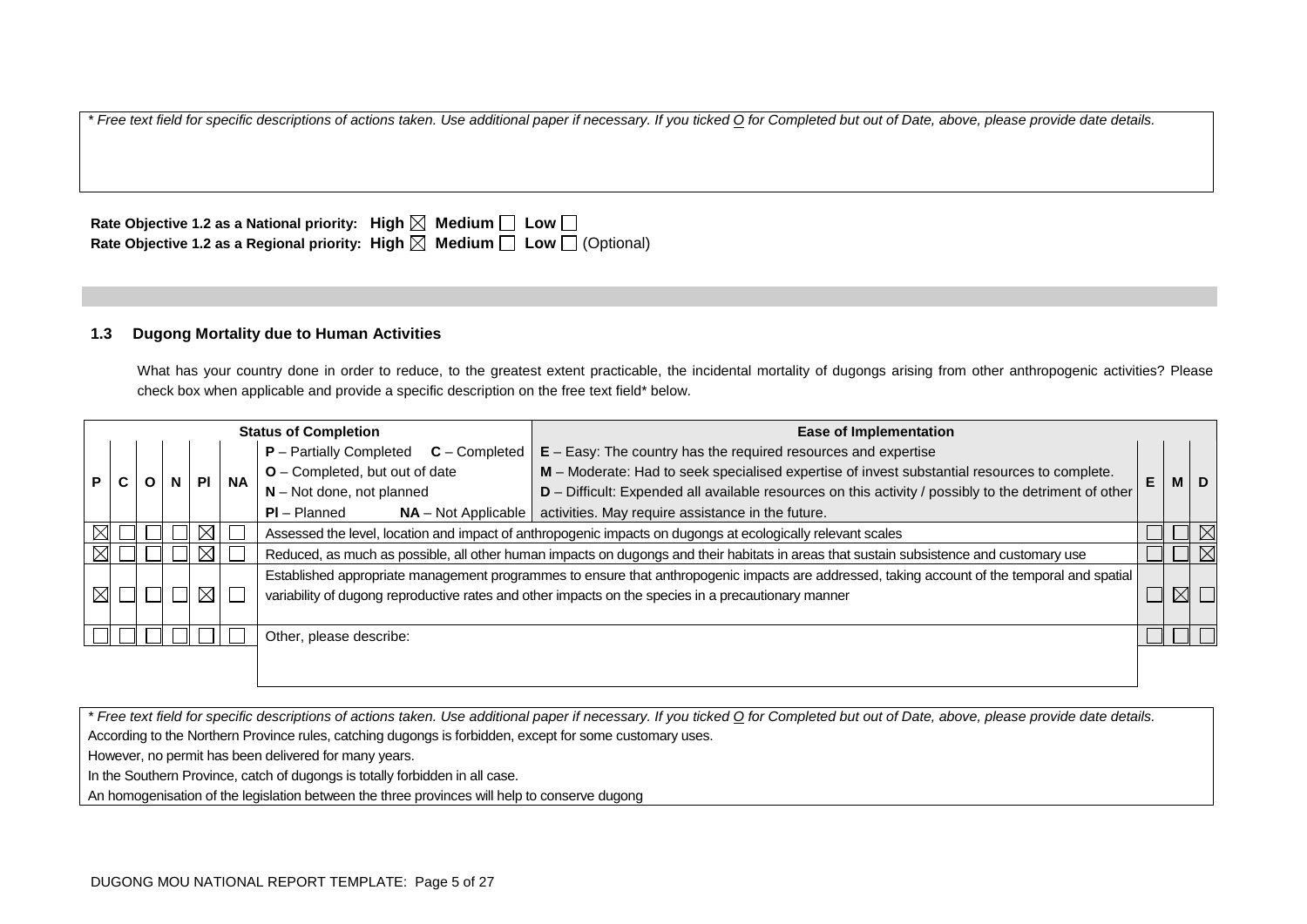| Rate Objective 1.3 as a National priority: High $\boxtimes$ Medium $\Box$ Low $\Box$ |                                                                                                 |
|--------------------------------------------------------------------------------------|-------------------------------------------------------------------------------------------------|
|                                                                                      | Rate Objective 1.3 as a Regional priority: High $\boxtimes$ Medium $\Box$ Low $\Box$ (Optional) |

### **1.4 Illegal Take of Dugongs**

What has your country done in order to reduce, to the greatest extent practicable, the illegal take of dugong? Please check box when applicable and provide a specific description on the free text field\* below.

|   | <b>Status of Completion</b> |  |             | <b>Ease of Implementation</b> |                                                                                                       |                                                                                                       |    |  |             |
|---|-----------------------------|--|-------------|-------------------------------|-------------------------------------------------------------------------------------------------------|-------------------------------------------------------------------------------------------------------|----|--|-------------|
|   |                             |  |             |                               | $P$ – Partially Completed $C$ – Completed                                                             | $E - E$ asy: The country has the required resources and expertise                                     |    |  |             |
| P |                             |  | <b>PI</b>   | <b>NA</b>                     | $O$ – Completed, but out of date                                                                      | M - Moderate: Had to seek specialised expertise of invest substantial resources to complete.          | E. |  | M   D       |
|   |                             |  |             |                               | $N - Not$ done, not planned                                                                           | D - Difficult: Expended all available resources on this activity / possibly to the detriment of other |    |  |             |
|   |                             |  |             |                               | $PI - Planned$<br>$NA - Not Applicable$                                                               | activities. May require assistance in the future.                                                     |    |  |             |
|   |                             |  | $\boxtimes$ |                               | Assessed the level, location and impacts of the illegal take of dugongs                               |                                                                                                       |    |  | $\boxtimes$ |
|   |                             |  | $\boxtimes$ |                               | Established appropriate management programmes to ensure that the illegal take of dugongs is addressed |                                                                                                       |    |  | $\boxtimes$ |
|   |                             |  | ⊠           |                               | Other, please describe: Sentence New Caledonian poachers                                              |                                                                                                       |    |  |             |
|   |                             |  |             |                               |                                                                                                       |                                                                                                       |    |  |             |

*\* Free text field for specific descriptions of actions taken. Use additional paper if necessary. If you ticked O for Completed but out of Date, above, please provide date details.* Illegal take of dugong is banned since 1963 Ongoing awareness, Marine Police

| Rate Objective 1.4 as a National priority: High $\boxtimes$ Medium $\Box$ Low $\Box$            |  |
|-------------------------------------------------------------------------------------------------|--|
| Rate Objective 1.4 as a Regional priority: High $\boxtimes$ Medium $\Box$ Low $\Box$ (Optional) |  |

#### **1.5 Sustainable Dugong Use**

What has your country done in order to ensure that subsistence and customary use of dugong is sustainable (in areas where it is permitted)? Please check box when applicable and provide a specific description on the free text field\* below.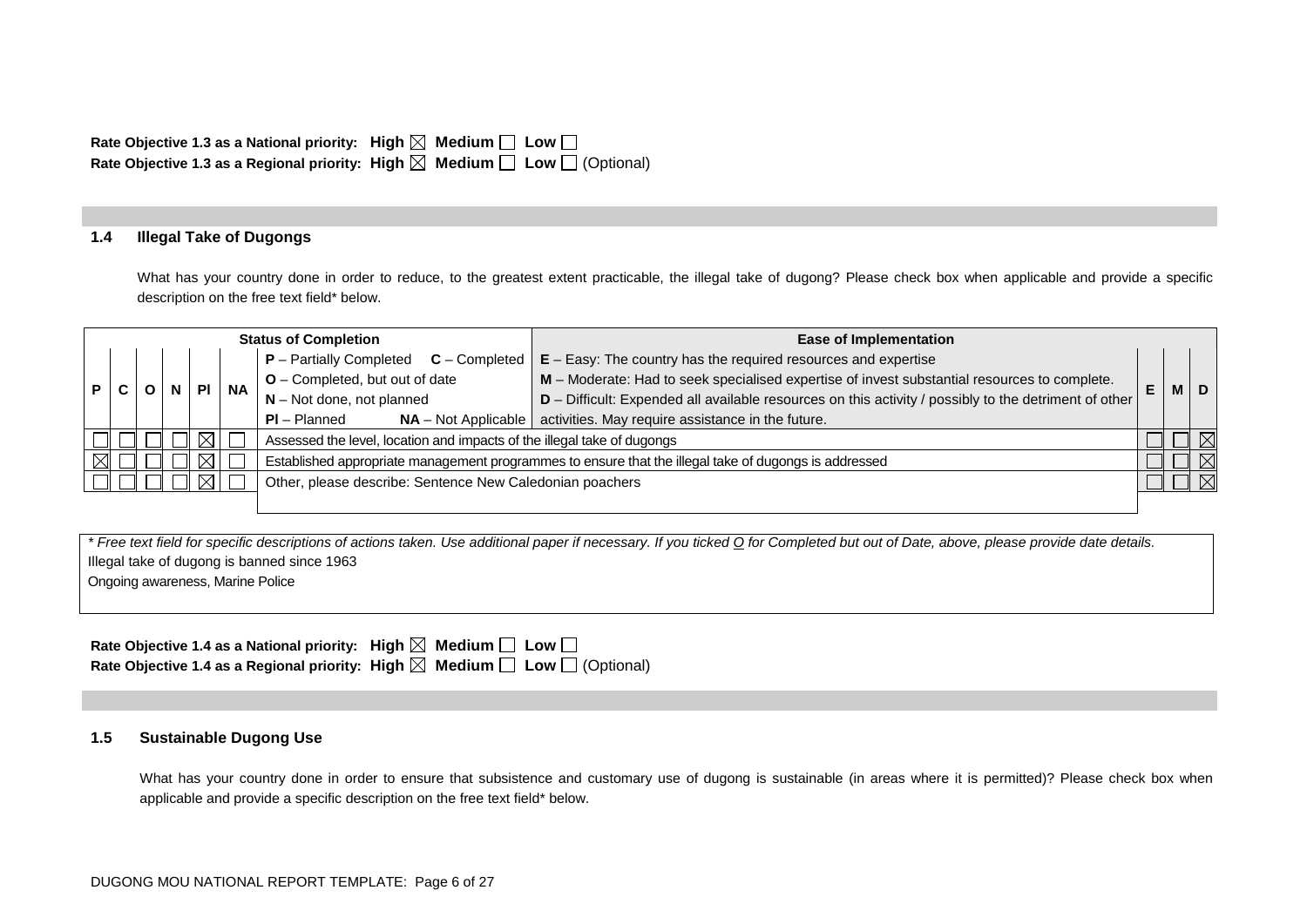|   | <b>Status of Completion</b> |  |             |             |           | <b>Ease of Implementation</b>                                                                                                                                                                                                                                                                                                                                                                                                                                                                |                                                                                                                                                                                                                                                         |  |  |             |
|---|-----------------------------|--|-------------|-------------|-----------|----------------------------------------------------------------------------------------------------------------------------------------------------------------------------------------------------------------------------------------------------------------------------------------------------------------------------------------------------------------------------------------------------------------------------------------------------------------------------------------------|---------------------------------------------------------------------------------------------------------------------------------------------------------------------------------------------------------------------------------------------------------|--|--|-------------|
| Р |                             |  |             | PI          | <b>NA</b> | $E - E$ asy: The country has the required resources and expertise<br>$P -$ Partially Completed<br>$C$ – Completed<br>O - Completed, but out of date<br>M – Moderate: Had to seek specialised expertise of invest substantial resources to complete.<br>$N - Not$ done, not planned<br>$D$ – Difficult: Expended all available resources on this activity / possibly to the detriment of other<br>$PI - Planned$<br>$NA$ – Not Applicable   activities. May require assistance in the future. |                                                                                                                                                                                                                                                         |  |  |             |
|   |                             |  |             | $\boxtimes$ |           |                                                                                                                                                                                                                                                                                                                                                                                                                                                                                              | Assessed the level, location and impact of subsistence and customary use on dugongs at ecologically relevant scales                                                                                                                                     |  |  |             |
|   |                             |  |             | X           |           | Reduced as much as possible all other human impacts on dugongs and their habitats in areas that sustain subsistence and customary use                                                                                                                                                                                                                                                                                                                                                        |                                                                                                                                                                                                                                                         |  |  |             |
|   |                             |  |             |             |           |                                                                                                                                                                                                                                                                                                                                                                                                                                                                                              | $\times$<br>Determined the cultural and subsistence values and uses of dugongs (both consumptive and non-consumptive)                                                                                                                                   |  |  |             |
|   |                             |  |             | $\boxtimes$ |           | Established culturally appropriate management programmes to ensure that subsistence and customary use is sustainable, taking account of the<br>temporal and spatial variability of dugong reproductive rates and other impacts on the species in a precautionary manner                                                                                                                                                                                                                      |                                                                                                                                                                                                                                                         |  |  | $\boxtimes$ |
|   |                             |  | ⊠           |             |           | Ensured that such programmes do not have adverse unintended consequences (e.g. increase use of other threatened species such as marine<br>turtles)                                                                                                                                                                                                                                                                                                                                           |                                                                                                                                                                                                                                                         |  |  | $\boxtimes$ |
|   |                             |  | $\boxtimes$ |             |           | alleviate adverse social and cultural impacts                                                                                                                                                                                                                                                                                                                                                                                                                                                | Considered the development of alternative means of subsistence in areas where the subsistence and customary use of dugong is permitted to                                                                                                               |  |  | $\boxtimes$ |
|   |                             |  | $\boxtimes$ |             |           |                                                                                                                                                                                                                                                                                                                                                                                                                                                                                              | Negotiated, where appropriate, management agreements on the sustainable level of subsistence and customary use (where it is permitted), in<br>consultation with other concerned States, to ensure that such use does not undermine conservation efforts |  |  | $\boxtimes$ |
|   |                             |  | $\boxtimes$ |             |           | Ensured that the management of other species (including fisheries) does not have adverse unintended consequences on the subsistence and<br>customary use of dugongs where it is permitted                                                                                                                                                                                                                                                                                                    |                                                                                                                                                                                                                                                         |  |  | $\boxtimes$ |
|   |                             |  |             |             |           | Other, please describe:                                                                                                                                                                                                                                                                                                                                                                                                                                                                      |                                                                                                                                                                                                                                                         |  |  |             |
|   |                             |  |             |             |           |                                                                                                                                                                                                                                                                                                                                                                                                                                                                                              |                                                                                                                                                                                                                                                         |  |  |             |

*\* Free text field for specific descriptions of actions taken. Use additional paper if necessary. If you ticked O for Completed but out of Date, above, please provide date details.* According to the Northern and southern Provinces rules, fishing of dugongs is forbidden, except for some customary uses in northern province only. However, no permit has been delivered for many years.

Rate Objective 1.5 as a National priority: High  $\square$  Medium  $\boxtimes$  Low  $\square$ Rate Objective 1.5 as a Regional priority: High  $\Box$  Medium  $\boxtimes$  Low  $\Box$  (Optional)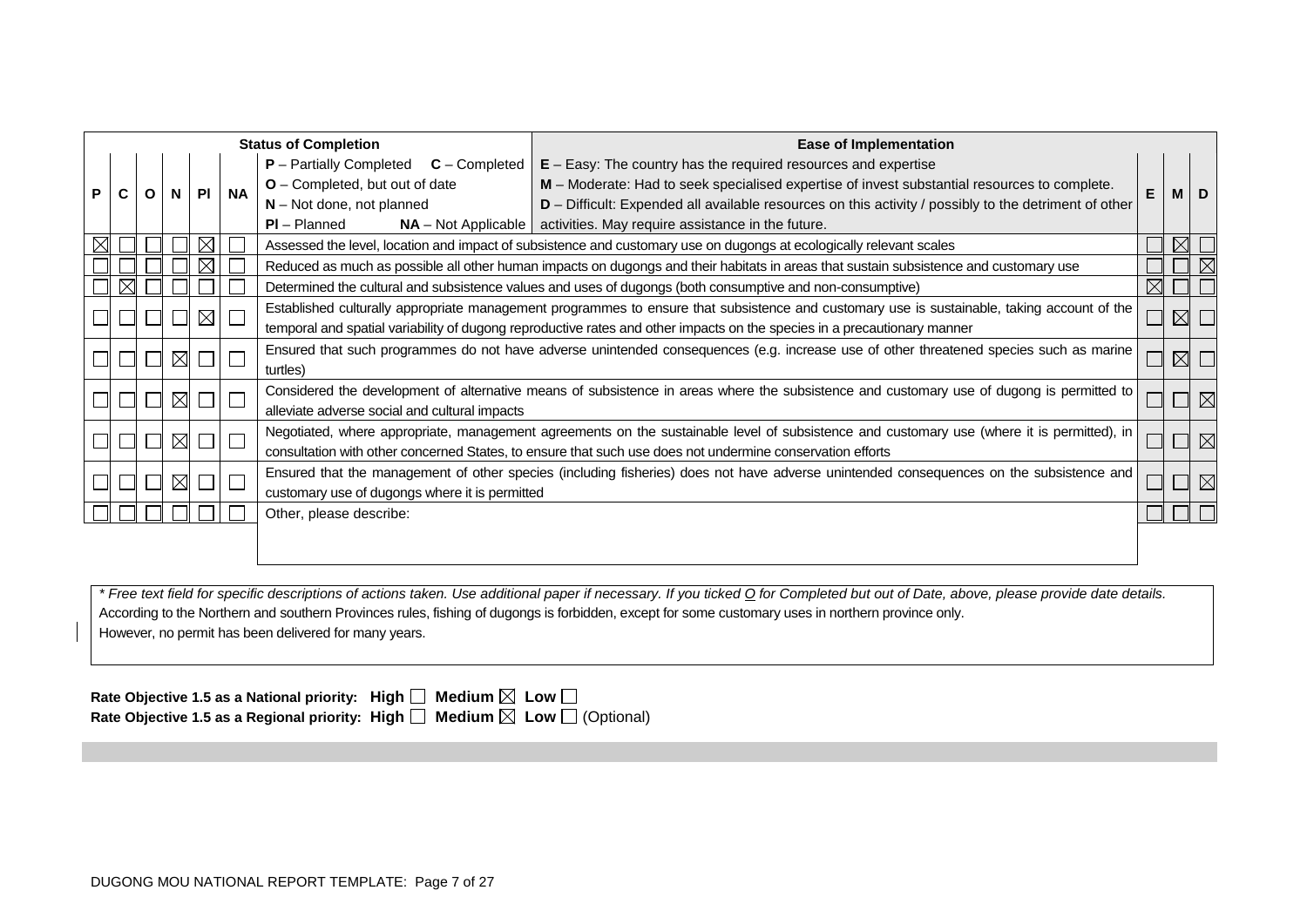## **OBJECTIVE 2: IMPROVE UNDERSTANDING THROUGH RESEARCH AND MONITORING**

#### **2.1 Dugong Populations and Habitats**

What has your country done so as to determine the distribution and abundance of dugong populations to provide a base for future conservation efforts and actions? Please check box when applicable and provide a specific description on the free text field\* below.

| <b>Status of Completion</b>               |  |  |                            |                                | <b>Ease of Implementation</b>                                                                         |                       |                                                                                                                                                                                                                                                                                    |                  |
|-------------------------------------------|--|--|----------------------------|--------------------------------|-------------------------------------------------------------------------------------------------------|-----------------------|------------------------------------------------------------------------------------------------------------------------------------------------------------------------------------------------------------------------------------------------------------------------------------|------------------|
|                                           |  |  | <b>NA</b>                  |                                | $E - E$ asy: The country has the required resources and expertise                                     |                       |                                                                                                                                                                                                                                                                                    |                  |
|                                           |  |  |                            | O - Completed, but out of date | M - Moderate: Had to seek specialised expertise of invest substantial resources to complete.          |                       |                                                                                                                                                                                                                                                                                    |                  |
|                                           |  |  |                            | $N - Not$ done, not planned    | D - Difficult: Expended all available resources on this activity / possibly to the detriment of other |                       |                                                                                                                                                                                                                                                                                    |                  |
|                                           |  |  |                            | $PI - Planned$                 | activities. May require assistance in the future.                                                     |                       |                                                                                                                                                                                                                                                                                    |                  |
| $\boxtimes$ $\blacksquare$<br>$\boxtimes$ |  |  |                            |                                |                                                                                                       |                       |                                                                                                                                                                                                                                                                                    |                  |
|                                           |  |  | community-based monitoring |                                |                                                                                                       |                       |                                                                                                                                                                                                                                                                                    |                  |
|                                           |  |  |                            | Other, please describe:        |                                                                                                       |                       |                                                                                                                                                                                                                                                                                    |                  |
|                                           |  |  |                            |                                |                                                                                                       |                       |                                                                                                                                                                                                                                                                                    |                  |
| Caledonia                                 |  |  |                            |                                |                                                                                                       |                       |                                                                                                                                                                                                                                                                                    |                  |
|                                           |  |  |                            |                                |                                                                                                       |                       |                                                                                                                                                                                                                                                                                    |                  |
|                                           |  |  |                            | $\Box$                         | $P$ – Partially Completed $C$ – Completed                                                             | $NA - Not Applicable$ | E<br>Conducted baseline studies or gather secondary information on dugong populations using cost effective techniques where possible, including<br>Conducted six aerial surveys since 2003 to assess the temporal changes in relative abundance and distribution of dugongs in New | <b>MID</b><br>ΔI |

*\* Free text field for specific descriptions of actions taken. Use additional paper if necessary. If you ticked O for Completed but out of Date, above, please provide date details.* 4 surveys have been planned in the National Dugong Action Plan. 2 were conducted prior to this NDA (in 2003 and in 2008) Others surveys are planned in order to monitor long term dugong population trends in New Caledonia

| Rate Objective 2.1 as a National priority: High $\Box$ Medium $\boxtimes$ Low $\Box$            |  |
|-------------------------------------------------------------------------------------------------|--|
| Rate Objective 2.1 as a Regional priority: High $\Box$ Medium $\boxtimes$ Low $\Box$ (Optional) |  |

### **2.2 Dugong Research**

What has your country done to conduct research and monitoring into dugong? Please check box when applicable and provide a specific description on the free text field\* below.

|  | <b>Status of Completion</b> | <b>Ease of Implementation</b>                                                                                                                                         |    |  |
|--|-----------------------------|-----------------------------------------------------------------------------------------------------------------------------------------------------------------------|----|--|
|  |                             | $\mid P \mid C \mid O \mid N \mid Pl \mid NA \mid P$ – Partially Completed $\mid C$ – Completed $\mid E$ – Easy: The country has the required resources and expertise | M, |  |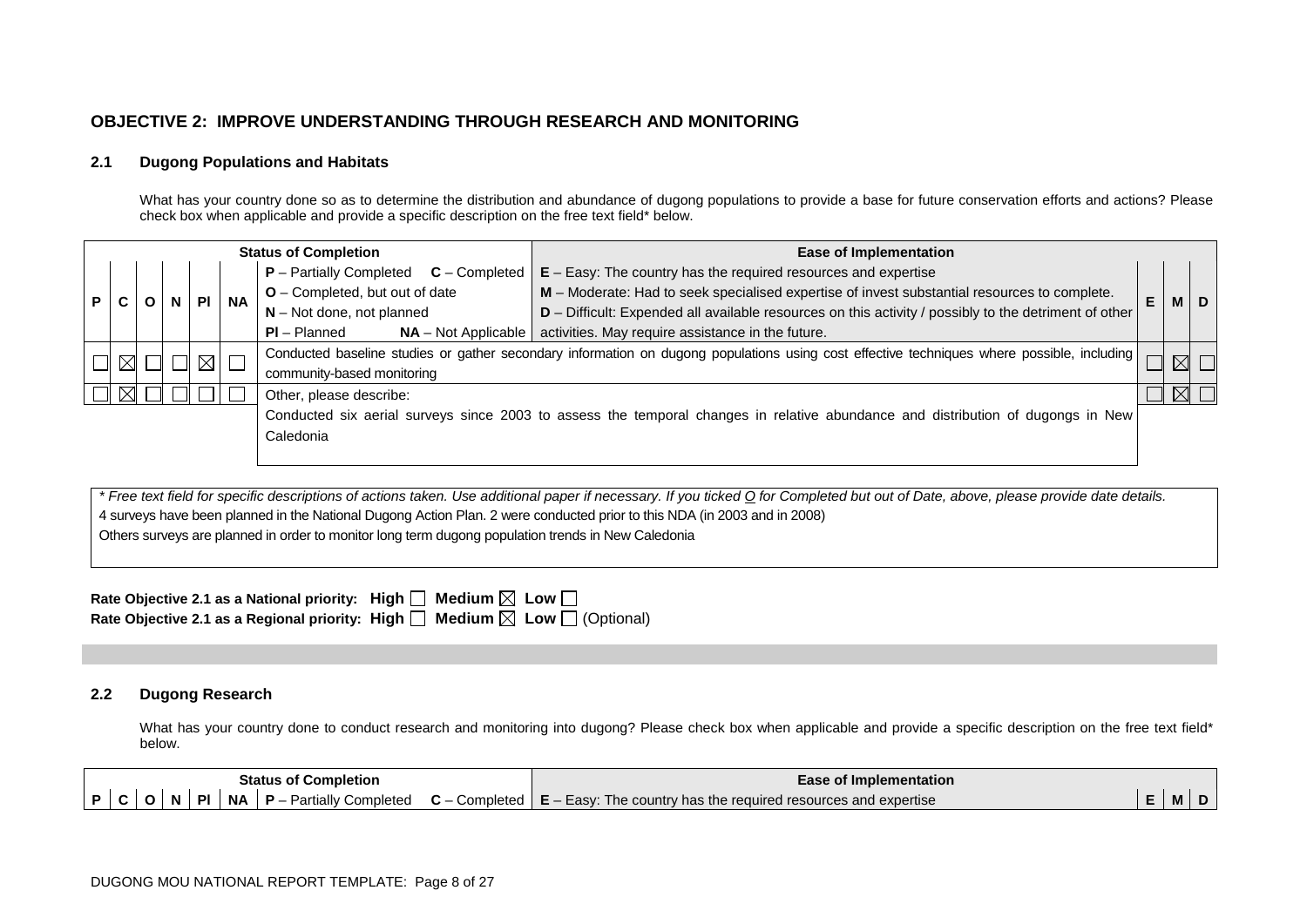|             |  |  |  | $O$ – Completed, but out of date                                                                             | M - Moderate: Had to seek specialised expertise of invest substantial resources to complete.                                                        |  |             |  |  |
|-------------|--|--|--|--------------------------------------------------------------------------------------------------------------|-----------------------------------------------------------------------------------------------------------------------------------------------------|--|-------------|--|--|
|             |  |  |  | $N - Not$ done, not planned                                                                                  | D - Difficult: Expended all available resources on this activity / possibly to the detriment of other                                               |  |             |  |  |
|             |  |  |  | $PI - Planned$                                                                                               | $NA$ – Not Applicable   activities. May require assistance in the future.                                                                           |  |             |  |  |
|             |  |  |  | Initiated and/or continued long-term monitoring of priority dugong populations at appropriate spatial scales |                                                                                                                                                     |  |             |  |  |
|             |  |  |  |                                                                                                              | Identified migratory routes through the use of techniques such as genetic studies and/or satellite tracking where appropriate                       |  |             |  |  |
|             |  |  |  |                                                                                                              | Carried out studies on dugong population dynamics and survival rates                                                                                |  |             |  |  |
|             |  |  |  | Promoted the use of traditional ecological knowledge in research and management studies, where possible      |                                                                                                                                                     |  |             |  |  |
|             |  |  |  | Involved local communities in research and monitoring programmes with training as required                   |                                                                                                                                                     |  |             |  |  |
|             |  |  |  | Reviewed periodically and evaluated research and monitoring activities                                       |                                                                                                                                                     |  | $\boxtimes$ |  |  |
|             |  |  |  |                                                                                                              | Identified and included priority research and monitoring needs in regional and sub-regional action plans                                            |  | $\boxtimes$ |  |  |
| $\boxtimes$ |  |  |  |                                                                                                              | Conducted collaborative studies and monitoring of genetic identity, conservation status, migrations, and other biological and ecological aspects of |  | $\times$    |  |  |
|             |  |  |  | dugongs                                                                                                      |                                                                                                                                                     |  |             |  |  |
|             |  |  |  | Other, please describe:                                                                                      |                                                                                                                                                     |  |             |  |  |
|             |  |  |  |                                                                                                              |                                                                                                                                                     |  |             |  |  |
|             |  |  |  |                                                                                                              |                                                                                                                                                     |  |             |  |  |

| Rate Objective 2.2 as a National priority: High $\Box$ Medium $\boxtimes$ Low $\Box$            |  |
|-------------------------------------------------------------------------------------------------|--|
| Rate Objective 2.2 as a Regional priority: High $\Box$ Medium $\boxtimes$ Low $\Box$ (Optional) |  |

### **2.3 Data Collection and Analysis**

What has your country done in order to collect and analyse data that supports the identification of sources of mortality, the mitigation of threats, and improved approaches to dugong conservation practices? Please check box when applicable and provide a specific description on the free text field\* below.

| <b>Status of Completion</b> |  |  | <b>Ease of Implementation</b> |                                                     |                                                                                              |                                                                                                              |  |  |       |
|-----------------------------|--|--|-------------------------------|-----------------------------------------------------|----------------------------------------------------------------------------------------------|--------------------------------------------------------------------------------------------------------------|--|--|-------|
|                             |  |  |                               |                                                     |                                                                                              | $ P -$ Partially Completed $C -$ Completed $ E -$ Easy: The country has the required resources and expertise |  |  |       |
| P C                         |  |  | $O\vert N \vert Pl$           | $\vert$ O – Completed, but out of date<br><b>NA</b> | M - Moderate: Had to seek specialised expertise of invest substantial resources to complete. |                                                                                                              |  |  |       |
|                             |  |  |                               |                                                     | $\vert$ N – Not done, not planned                                                            | $D$ – Difficult: Expended all available resources on this activity / possibly to the detriment of other      |  |  | M   D |
|                             |  |  |                               |                                                     | $PI - Planned$                                                                               | $NA$ – Not Applicable   activities. May require assistance in the future.                                    |  |  |       |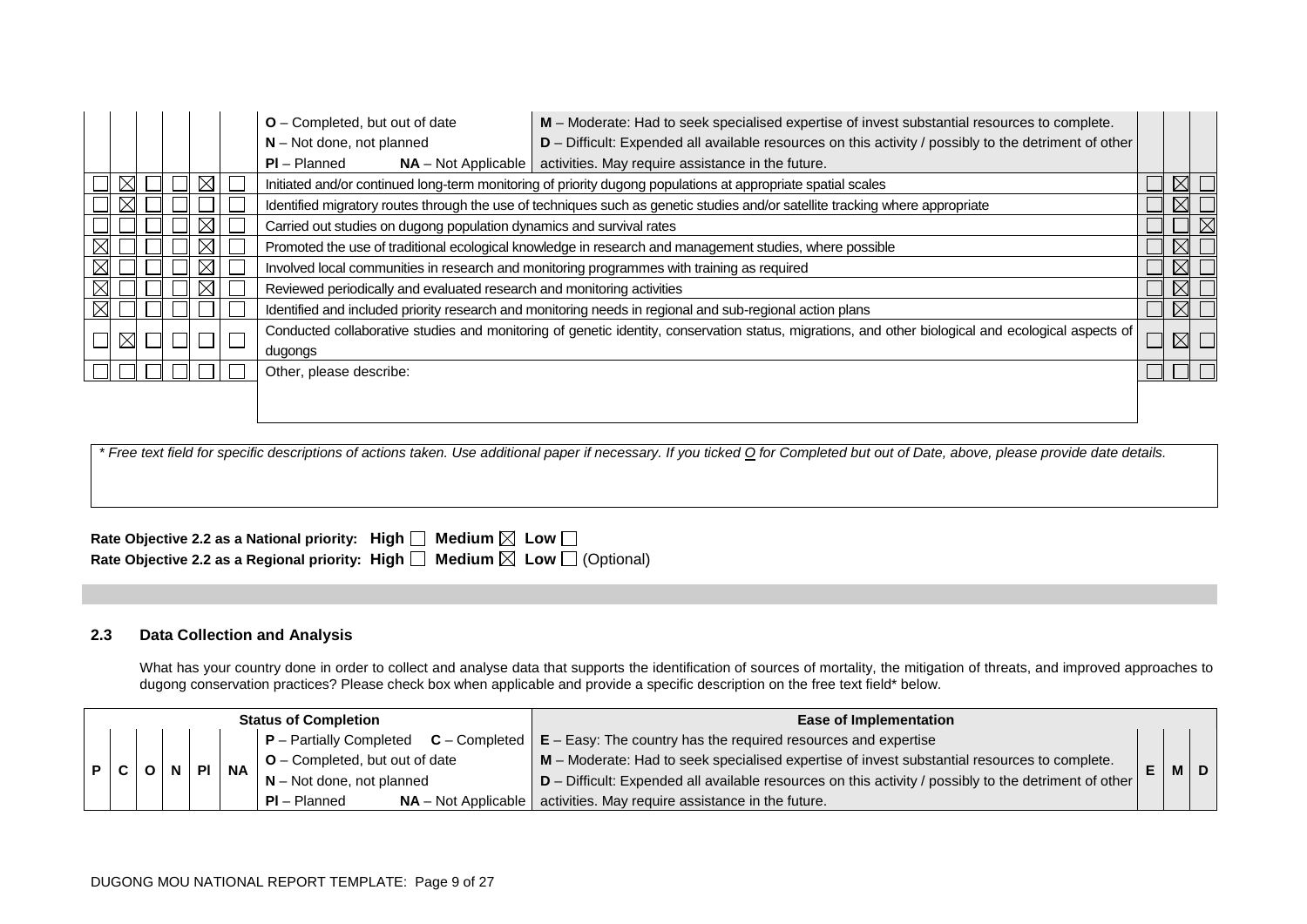| Identified and prioritised populations for conservation actions                                                                                |  |
|------------------------------------------------------------------------------------------------------------------------------------------------|--|
| Identified population trends using local information where appropriate                                                                         |  |
| Used research results to improve management, mitigate threats and assess the efficacy of conservation activities (e.g. habitat loss)           |  |
| Involved local communities in research and monitoring programmes with training as required                                                     |  |
| Developed and harmonised data collection and analysis protocols                                                                                |  |
| Where appropriate, developed and harmonised the reporting format that can be used for informing decision-making (local, national and regional) |  |
| Other, please describe:                                                                                                                        |  |
|                                                                                                                                                |  |

*\* Free text field for specific descriptions of actions taken. Use additional paper if necessary. If you ticked O for Completed but out of Date, above, please provide date details.* Collection of data during dugong stranding need to be organised

| Rate Objective 2.3 as a National priority: High $\Box$ Medium $\boxtimes$ Low $\Box$ |                                                                                                 |
|--------------------------------------------------------------------------------------|-------------------------------------------------------------------------------------------------|
|                                                                                      | Rate Objective 2.3 as a Regional priority: High $\boxtimes$ Medium $\Box$ Low $\Box$ (Optional) |

# **OBJECTIVE 3: PROTECT, CONSERVE AND MANAGE HABITATS FOR DUGONG**

### **3.1 Dugong Habitat Mapping**

What kind of actions has your country implemented in terms of identifying and mapping areas of important dugong habitat? Please check box when applicable and provide a specific description on the free text field\* below.

|                         | <b>Status of Completion</b> |                                                                                                                                                   |           | <b>Ease of Implementation</b> |                                |                                                                                              |                                                                                                       |  |           |  |
|-------------------------|-----------------------------|---------------------------------------------------------------------------------------------------------------------------------------------------|-----------|-------------------------------|--------------------------------|----------------------------------------------------------------------------------------------|-------------------------------------------------------------------------------------------------------|--|-----------|--|
|                         |                             |                                                                                                                                                   |           |                               |                                | $P -$ Partially Completed<br>$C$ – Completed $\vert$                                         | $E - E$ asy: The country has the required resources and expertise                                     |  |           |  |
|                         |                             |                                                                                                                                                   | <b>PI</b> | <b>NA</b>                     | O - Completed, but out of date | M - Moderate: Had to seek specialised expertise of invest substantial resources to complete. | E                                                                                                     |  | <b>MD</b> |  |
|                         |                             |                                                                                                                                                   |           |                               |                                | $N - Not$ done, not planned                                                                  | D - Difficult: Expended all available resources on this activity / possibly to the detriment of other |  |           |  |
|                         |                             |                                                                                                                                                   |           |                               |                                | $PI - Planned$                                                                               | $NA$ – Not Applicable   activities. May require assistance in the future.                             |  |           |  |
|                         |                             | Identified and mapped areas of critical habitat such as seagrass beds and migratory corridors, using rapid assessment technique where appropriate |           |                               |                                | $\boxtimes$                                                                                  |                                                                                                       |  |           |  |
| Other, please describe: |                             |                                                                                                                                                   |           |                               |                                |                                                                                              |                                                                                                       |  |           |  |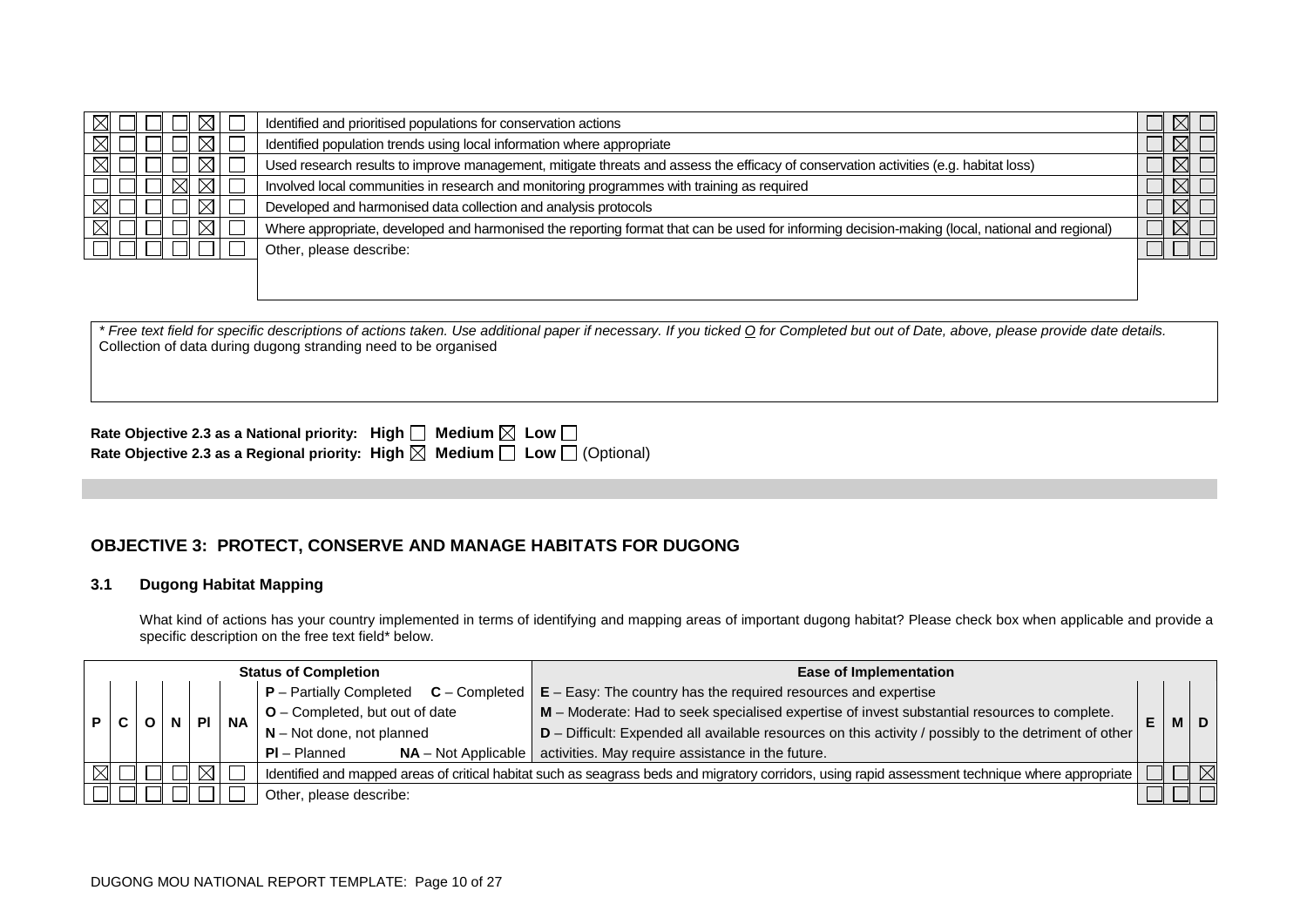| Rate Objective 3.1 as a National priority: High $\square$ Medium $\boxtimes$ Low $\square$ |                                                                                                 |
|--------------------------------------------------------------------------------------------|-------------------------------------------------------------------------------------------------|
|                                                                                            | Rate Objective 3.1 as a Regional priority: High $\boxtimes$ Medium $\Box$ Low $\Box$ (Optional) |

### **3.2 Protect Dugong Habitats**

What has your country done to establish necessary measures in order to protect and conserve dugong habitats? Please check box when applicable and provide a specific description on the free text field\* below.

|   |                                                                                                                                                                        |  |  |             |           | <b>Status of Completion</b>                                                                       | <b>Ease of Implementation</b>                                                                                                                   |   |          |
|---|------------------------------------------------------------------------------------------------------------------------------------------------------------------------|--|--|-------------|-----------|---------------------------------------------------------------------------------------------------|-------------------------------------------------------------------------------------------------------------------------------------------------|---|----------|
|   |                                                                                                                                                                        |  |  |             |           | $P$ – Partially Completed $C$ – Completed                                                         | $E - E$ asy: The country has the required resources and expertise                                                                               |   |          |
| Р |                                                                                                                                                                        |  |  |             | <b>NA</b> | O - Completed, but out of date                                                                    | M - Moderate: Had to seek specialised expertise of invest substantial resources to complete.                                                    | Е |          |
|   |                                                                                                                                                                        |  |  |             |           | $N - Not$ done, not planned                                                                       | D - Difficult: Expended all available resources on this activity / possibly to the detriment of other                                           |   |          |
|   |                                                                                                                                                                        |  |  |             |           | $PI - Planned$<br>$NA - Not Applicable$                                                           | activities. May require assistance in the future.                                                                                               |   |          |
|   | Designated and managed protected/conservation areas, sanctuaries or temporary exclusion zones in areas of critical habitat, or took other                              |  |  |             |           |                                                                                                   |                                                                                                                                                 |   |          |
|   | $\boxtimes$<br>measures (e.g. modification of fishing gear, banning destructive fishing practices, restrictions on vessel traffic) to remove threats to such areas and |  |  | $\boxtimes$ |           |                                                                                                   |                                                                                                                                                 |   |          |
|   | involving the local community as much as possible                                                                                                                      |  |  |             |           |                                                                                                   |                                                                                                                                                 |   |          |
|   |                                                                                                                                                                        |  |  | $\boxtimes$ |           | Developed incentives for adequate protection of areas of critical habitat outside protected areas |                                                                                                                                                 |   |          |
|   |                                                                                                                                                                        |  |  | $\boxtimes$ |           |                                                                                                   | Consider protecting dugong habitats as part of ecosystem based management (e.g., networks of marine protected areas)                            |   |          |
|   |                                                                                                                                                                        |  |  | $\boxtimes$ |           |                                                                                                   | Assessed the environmental impact of marine and coastal development and other human activities on dugong populations and their habitats         |   | $\times$ |
|   |                                                                                                                                                                        |  |  | $\boxtimes$ |           |                                                                                                   | Monitor and promote the protection of water quality from land-based and maritime pollution, including marine debris, which may adversely affect |   |          |
|   |                                                                                                                                                                        |  |  |             |           | dugongs and their habitats                                                                        |                                                                                                                                                 |   |          |
|   |                                                                                                                                                                        |  |  |             |           |                                                                                                   | Strengthened the application of existing bans on the use of poisonous chemicals and explosives in the exploitation of marine resources          |   |          |
|   |                                                                                                                                                                        |  |  |             |           | Other, please describe:                                                                           |                                                                                                                                                 |   |          |
|   |                                                                                                                                                                        |  |  |             |           |                                                                                                   |                                                                                                                                                 |   |          |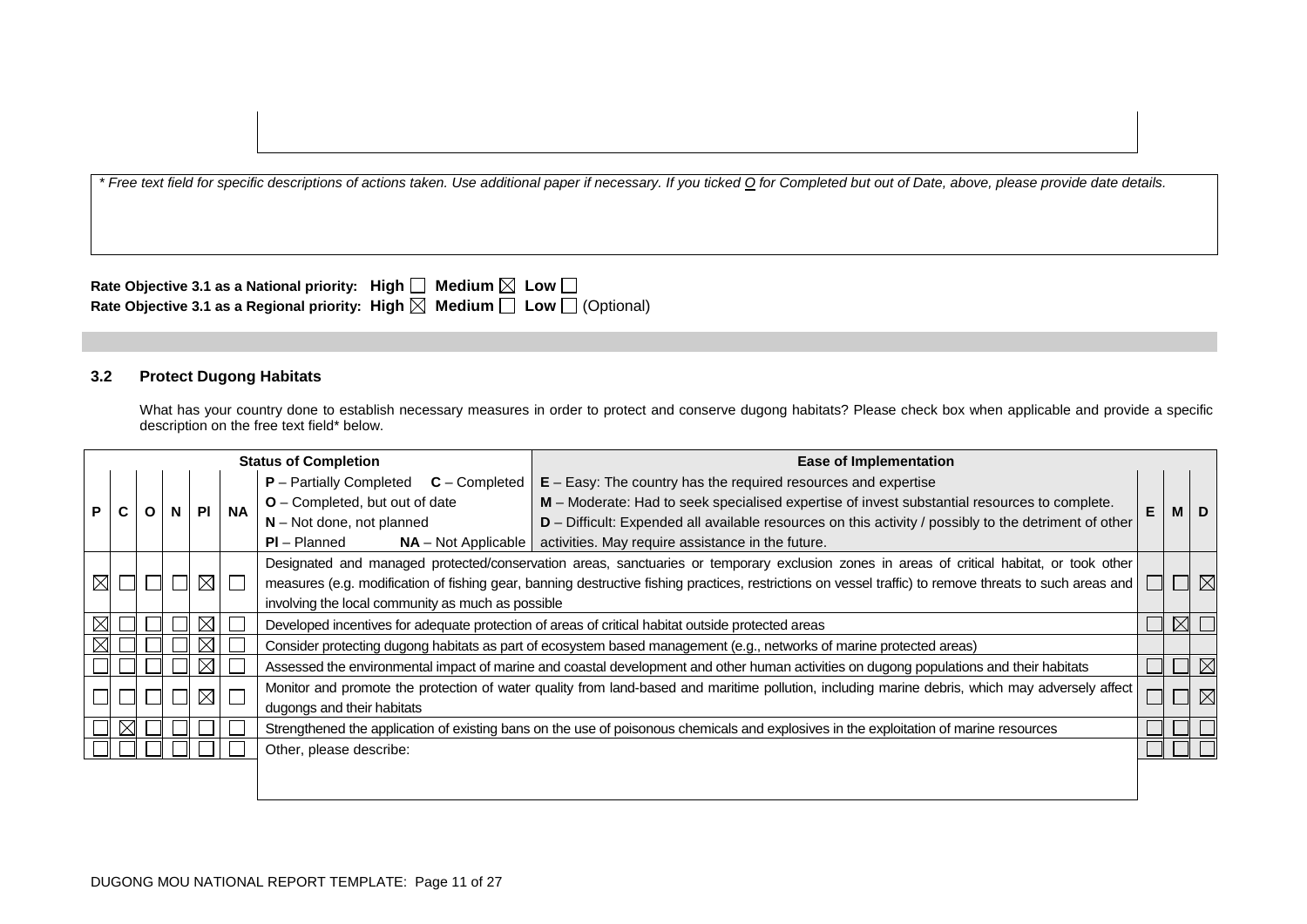*\* Free text field for specific descriptions of actions taken. Use additional paper if necessary. If you ticked O for Completed but out of Date, above, please provide date details.* Important areas have been mapped in the Southern Province. However no conservation management has followed yet.

Seagrass areas are protected in the Southern Province

The environmental impact of human activities on dugong populations and their habitats will have to be consider specially on Gouaro-Deva coastlines

| Rate Objective 3.2 as a National priority: High $\square$ Medium $\boxtimes$ Low $\square$      |  |  |
|-------------------------------------------------------------------------------------------------|--|--|
| Rate Objective 3.2 as a Regional priority: High $\Box$ Medium $\boxtimes$ Low $\Box$ (Optional) |  |  |

#### **3.3 Actions to Address Habitat Loss**

What has your country done to assess the risk of the degradation of dugong habitats? Please check box when applicable and provide a specific description on the free text field\* below.

|    | <b>Status of Completion</b> |                                                                                                       |  | <b>Ease of Implementation</b> |                                                                                |                                                                                              |   |  |             |
|----|-----------------------------|-------------------------------------------------------------------------------------------------------|--|-------------------------------|--------------------------------------------------------------------------------|----------------------------------------------------------------------------------------------|---|--|-------------|
|    |                             |                                                                                                       |  |                               | $P -$ Partially Completed<br>$C$ – Completed                                   | $E - E$ asy: The country has the required resources and expertise                            |   |  |             |
| P. |                             |                                                                                                       |  | <b>NA</b>                     | $O$ – Completed, but out of date                                               | M - Moderate: Had to seek specialised expertise of invest substantial resources to complete. | E |  | M   D       |
|    | $N - Not$ done, not planned | D - Difficult: Expended all available resources on this activity / possibly to the detriment of other |  |                               |                                                                                |                                                                                              |   |  |             |
|    |                             |                                                                                                       |  |                               | $PI - Planned$<br>$NA - Not Applicable$                                        | activities. May require assistance in the future.                                            |   |  |             |
|    |                             |                                                                                                       |  | $\boxtimes$                   | Identified and enhanced recovery of degraded seagrass habitats used by dugongs |                                                                                              |   |  |             |
|    |                             |                                                                                                       |  | $\times$                      |                                                                                | Identified and enhanced recovery of degraded mangrove and coral reef habitats used by dugong |   |  | $\boxtimes$ |
|    |                             |                                                                                                       |  | $\boxtimes$                   | Undertook measures to restore degraded habitats                                |                                                                                              |   |  | $\boxtimes$ |
|    |                             |                                                                                                       |  |                               | Other, please describe:                                                        |                                                                                              |   |  |             |
|    |                             |                                                                                                       |  |                               |                                                                                |                                                                                              |   |  |             |
|    |                             |                                                                                                       |  |                               |                                                                                |                                                                                              |   |  |             |

*\* Free text field for specific descriptions of actions taken. Use additional paper if necessary. If you ticked O for Completed but out of Date, above, please provide date details.* Except around some urban zones, marine habitats (reefs, mangroves and sea grass beds) within New-Caledonia (the 3 provinces included) are in a good to very good state.

| Rate Objective 3.3 as a National priority: High $\Box$ Medium $\Box$ Low $\boxtimes$            |  |
|-------------------------------------------------------------------------------------------------|--|
| Rate Objective 3.3 as a Regional priority: High $\boxtimes$ Medium $\Box$ Low $\Box$ (Optional) |  |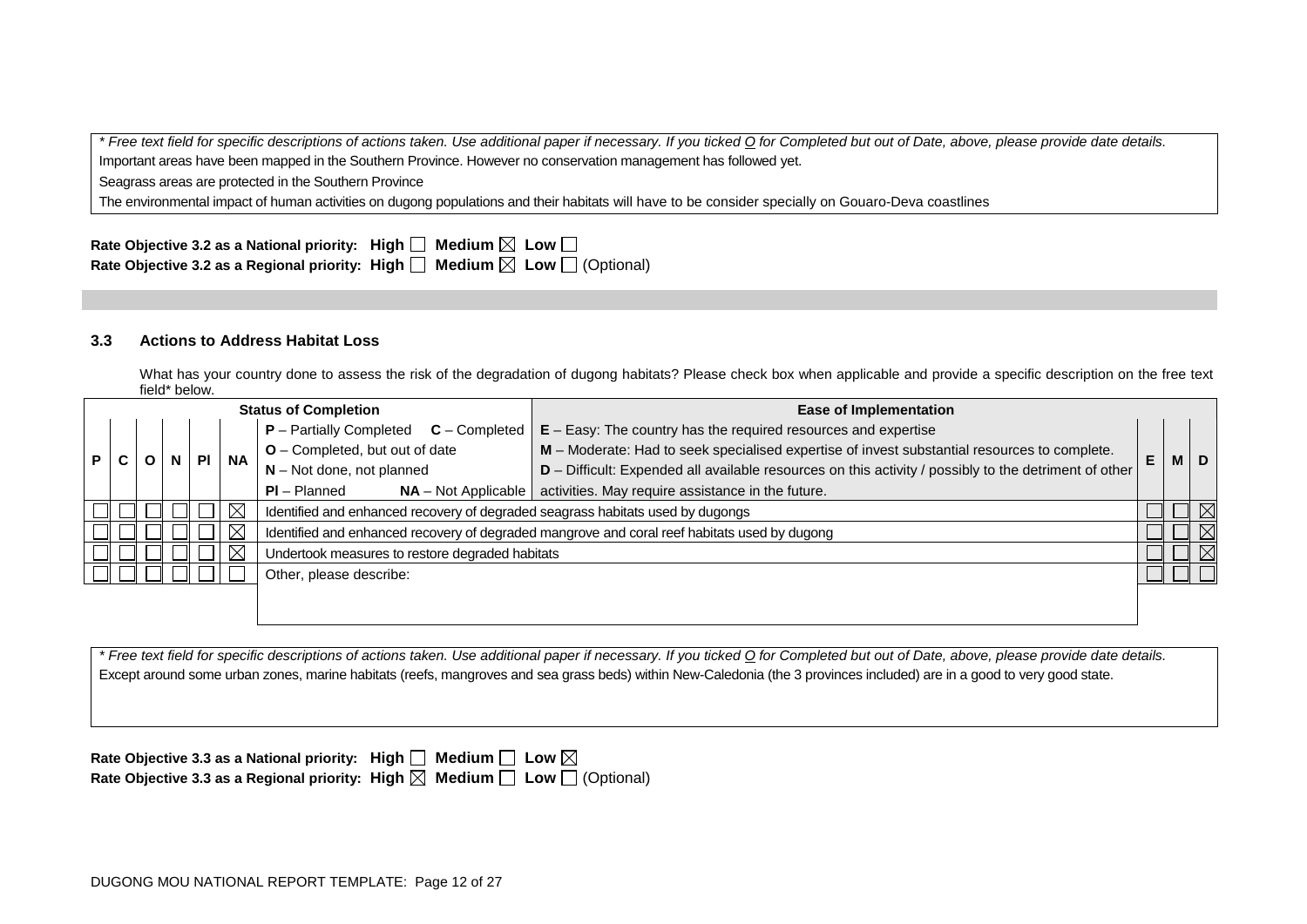#### **3.4 Degraded Dugong Habitats**

What has your country done concerning degraded dugong habitats? Please check box when applicable and provide a specific description on the free text field\* below.

|   | <b>Status of Completion</b> |           |                                | <b>Ease of Implementation</b>                                                                |    |                                         |                                                                                                                         |  |  |  |
|---|-----------------------------|-----------|--------------------------------|----------------------------------------------------------------------------------------------|----|-----------------------------------------|-------------------------------------------------------------------------------------------------------------------------|--|--|--|
|   | $P -$ Partially Completed   |           | $C$ – Completed                | $E - E$ asy: The country has the required resources and expertise                            |    |                                         |                                                                                                                         |  |  |  |
| P |                             | <b>NA</b> | O - Completed, but out of date | M - Moderate: Had to seek specialised expertise of invest substantial resources to complete. | E. |                                         | $M$ D                                                                                                                   |  |  |  |
|   |                             |           |                                |                                                                                              |    | $N - Not$ done, not planned             | D - Difficult: Expended all available resources on this activity / possibly to the detriment of other                   |  |  |  |
|   |                             |           |                                |                                                                                              |    | $PI - Planned$<br>$NA - Not Applicable$ | activities. May require assistance in the future.                                                                       |  |  |  |
|   |                             |           |                                |                                                                                              | 对  |                                         | Identified and undertook measures, where appropriate, to enhance recovery of degraded seagrass habitats used by dugongs |  |  |  |
|   | Other, please describe:     |           |                                |                                                                                              |    |                                         |                                                                                                                         |  |  |  |
|   |                             |           |                                |                                                                                              |    |                                         |                                                                                                                         |  |  |  |
|   |                             |           |                                |                                                                                              |    |                                         |                                                                                                                         |  |  |  |

| * Free text field for specific descriptions of actions taken. Use additional paper if necessary. If you ticked O for Completed but out of Date, above, please provide date details. |  |
|-------------------------------------------------------------------------------------------------------------------------------------------------------------------------------------|--|
|                                                                                                                                                                                     |  |
|                                                                                                                                                                                     |  |
|                                                                                                                                                                                     |  |

| Rate Objective 3.4 as a National priority: High $\square$ Medium $\square$ Low $\boxtimes$      |  |
|-------------------------------------------------------------------------------------------------|--|
| Rate Objective 3.4 as a Regional priority: High $\Box$ Medium $\boxtimes$ Low $\Box$ (Optional) |  |

## **OBJECTIVE 4: IMPROVE UNDERSTANDING OF DUGONG HABITATS THROUGH RESEARCH AND MONITORING**

#### **4.1 Research of Habitats**

What has your country done with regards to conducting research into and monitoring of important dugong habitats? Please check box when applicable and provide a specific description on the free text field\* below.

| <b>Status of Completion</b> |  | Ease of Implementation |  |  |  |  |                                                                                                                            |  |    |  |
|-----------------------------|--|------------------------|--|--|--|--|----------------------------------------------------------------------------------------------------------------------------|--|----|--|
|                             |  |                        |  |  |  |  | $ P C O N Pl NA P$ – Partially Completed $C$ – Completed $ E$ – Easy: The country has the required resources and expertise |  | M. |  |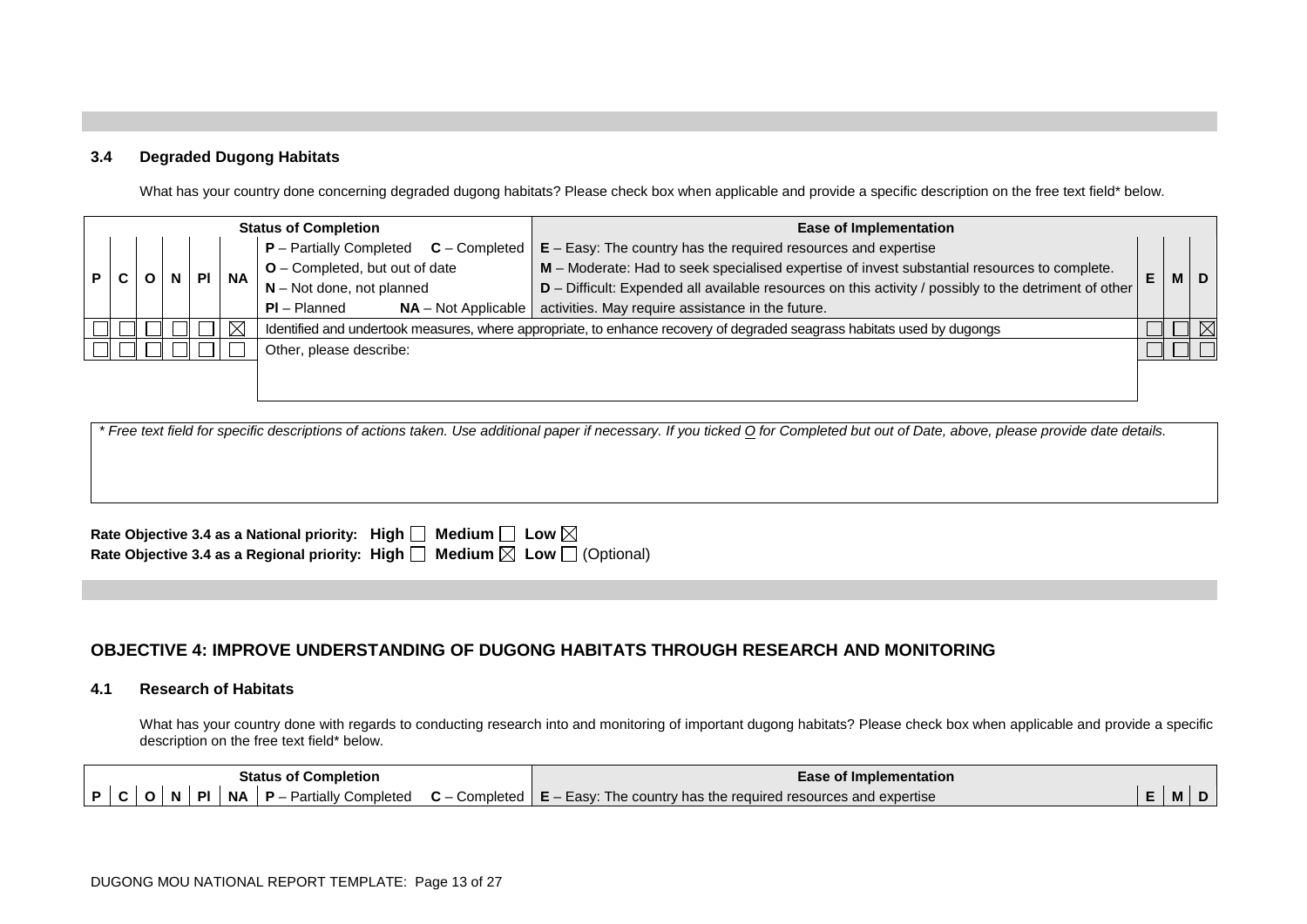|             |  |  |  |             |          | $O$ – Completed, but out of date                                                                        | M - Moderate: Had to seek specialised expertise of invest substantial resources to complete.<br>D - Difficult: Expended all available resources on this activity / possibly to the detriment of other<br>$N - Not$ done, not planned |  |             |  |  |  |  |  |
|-------------|--|--|--|-------------|----------|---------------------------------------------------------------------------------------------------------|--------------------------------------------------------------------------------------------------------------------------------------------------------------------------------------------------------------------------------------|--|-------------|--|--|--|--|--|
|             |  |  |  |             |          | $PI - Planned$                                                                                          | activities. May require assistance in the future.<br>$NA - Not Applicable$                                                                                                                                                           |  |             |  |  |  |  |  |
| $\boxtimes$ |  |  |  | $\boxtimes$ | $\Box$   |                                                                                                         | Conducted baseline studies or gathered secondary information on dugong habitats using cost effective techniques where possible, including                                                                                            |  |             |  |  |  |  |  |
|             |  |  |  |             |          | community-based monitoring                                                                              |                                                                                                                                                                                                                                      |  |             |  |  |  |  |  |
|             |  |  |  |             |          | Initiated and/or continued long-term monitoring of priority dugong habitats                             |                                                                                                                                                                                                                                      |  |             |  |  |  |  |  |
|             |  |  |  |             | Χ        |                                                                                                         | Promoted the use of traditional ecological knowledge in research and management studies, where possible                                                                                                                              |  | $\boxtimes$ |  |  |  |  |  |
|             |  |  |  |             | $\times$ |                                                                                                         | Involved local communities in research and monitoring programmes with training as required                                                                                                                                           |  | $\boxtimes$ |  |  |  |  |  |
|             |  |  |  |             |          | Reviewed periodically and evaluate research and monitoring activities                                   |                                                                                                                                                                                                                                      |  |             |  |  |  |  |  |
|             |  |  |  |             |          | Identified and include priority research and monitoring needs in regional and sub-regional action plans |                                                                                                                                                                                                                                      |  |             |  |  |  |  |  |
|             |  |  |  |             |          | Other, please describe:                                                                                 |                                                                                                                                                                                                                                      |  |             |  |  |  |  |  |
|             |  |  |  |             |          |                                                                                                         |                                                                                                                                                                                                                                      |  |             |  |  |  |  |  |

| Rate Objective 4.1 as a National priority: High $\Box$ Medium $\boxtimes$ Low $\Box$ |                                                                                                 |
|--------------------------------------------------------------------------------------|-------------------------------------------------------------------------------------------------|
|                                                                                      | Rate Objective 4.1 as a Regional priority: High $\boxtimes$ Medium $\Box$ Low $\Box$ (Optional) |

## **OBJECTIVE 5: RAISE AWARENESS OF DUGONG CONSERVATION**

### **5.1 Information Programmes**

What has your country done with regards to establishing education, awareness and information programmes? Please check box when applicable and provide a specific description on the free text field\* below.

| <b>Status of Completion</b> |  |  |  |            |           |                            | Ease of Implementation                                                                                                                    |       |  |
|-----------------------------|--|--|--|------------|-----------|----------------------------|-------------------------------------------------------------------------------------------------------------------------------------------|-------|--|
|                             |  |  |  | <b>NPI</b> | <b>NA</b> |                            | $\vert$ <b>P</b> – Partially Completed <b>C</b> – Completed $\vert$ <b>E</b> – Easy: The country has the required resources and expertise |       |  |
|                             |  |  |  |            |           | Completed, but out of date | M – Moderate: Had to seek specialised expertise of invest substantial resources to complete.                                              | IVI I |  |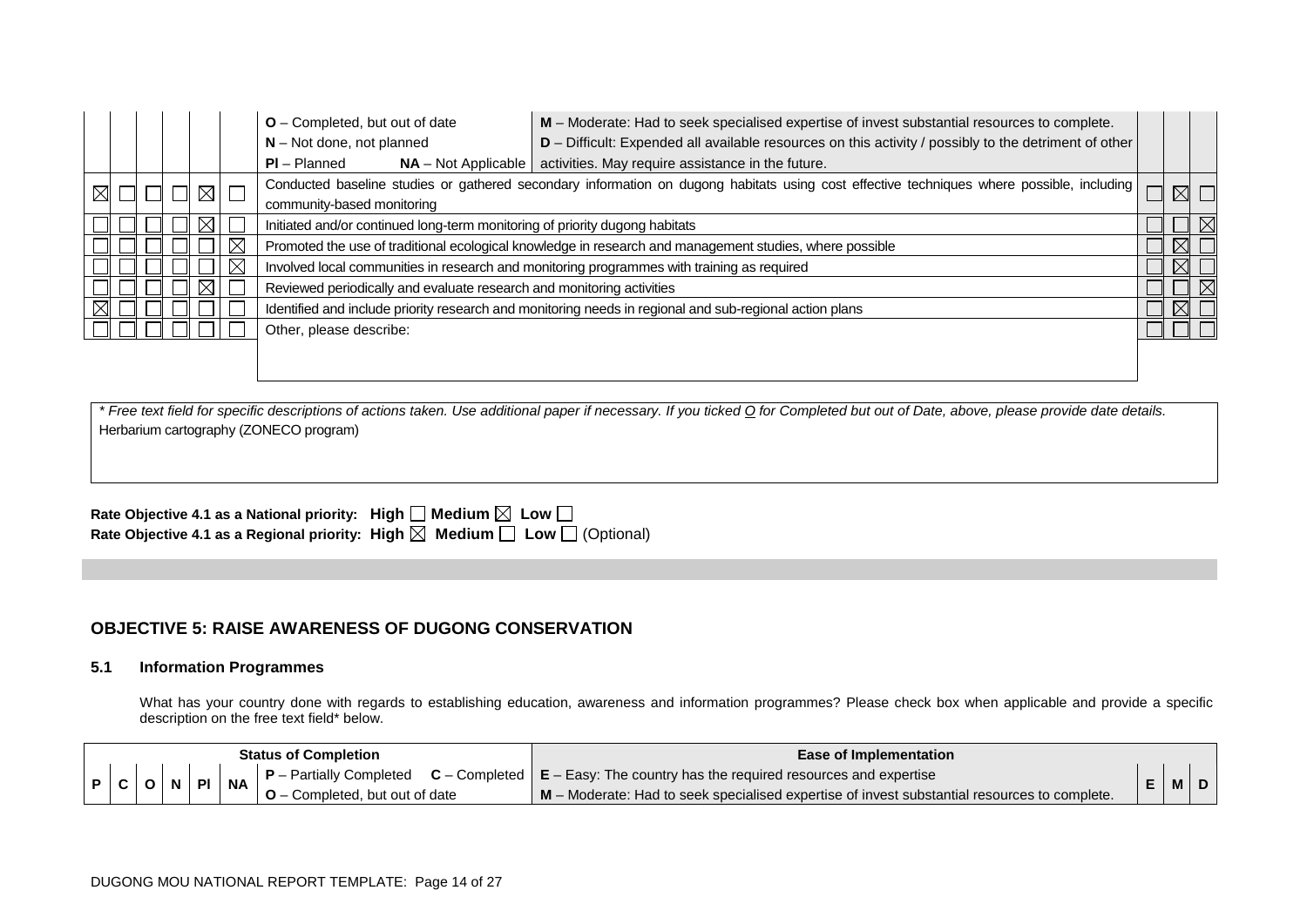|             |  |             | $N - Not$ done, not planned<br>$D$ – Difficult: Expended all available resources on this activity / possibly to the detriment of other                                                                                                                                      |                                                                                                                                                                                              |  |             |  |  |  |  |
|-------------|--|-------------|-----------------------------------------------------------------------------------------------------------------------------------------------------------------------------------------------------------------------------------------------------------------------------|----------------------------------------------------------------------------------------------------------------------------------------------------------------------------------------------|--|-------------|--|--|--|--|
|             |  |             | $PI - Planned$                                                                                                                                                                                                                                                              | $NA$ – Not Applicable   activities. May require assistance in the future.                                                                                                                    |  |             |  |  |  |  |
|             |  |             |                                                                                                                                                                                                                                                                             | Collected, developed, co-ordinated and disseminated education materials (e.g. dedicated regional website)                                                                                    |  | $\times$    |  |  |  |  |
|             |  |             |                                                                                                                                                                                                                                                                             | Identified key persons/champions to help disseminate messages about the need to conserve dugongs and their habitats                                                                          |  |             |  |  |  |  |
|             |  |             | Established community learning/information centres                                                                                                                                                                                                                          |                                                                                                                                                                                              |  | $\times$    |  |  |  |  |
|             |  |             | Developed and implemented mass media information programmes                                                                                                                                                                                                                 |                                                                                                                                                                                              |  | $\boxtimes$ |  |  |  |  |
|             |  | $\times$    |                                                                                                                                                                                                                                                                             | Developed and conducted focused education and awareness programmes for target groups (e.g. policy makers, teachers, schools, fishing<br>communities, subsistence and customary users, media) |  |             |  |  |  |  |
|             |  |             | Encouraged the incorporation of dugong biology and conservation issues into school curricula                                                                                                                                                                                |                                                                                                                                                                                              |  |             |  |  |  |  |
|             |  | $\boxtimes$ | Organised special events related to dugong conservation and biology (e.g. Dugong Day, Year of the Dugong, symposia, community education<br>workshops)                                                                                                                       |                                                                                                                                                                                              |  |             |  |  |  |  |
|             |  |             | Promoted public participation in conservation activities                                                                                                                                                                                                                    |                                                                                                                                                                                              |  |             |  |  |  |  |
| $\boxtimes$ |  | $\boxtimes$ | Involved stakeholders, including key policymakers, subsistence and customary users, and local communities in particular, in planning and<br>implementation of conservation and management measures                                                                          |                                                                                                                                                                                              |  |             |  |  |  |  |
| $\boxtimes$ |  | $\boxtimes$ | Encouraged the participation of government institutions, intergovernmental governmental organisations, the private sector and the general<br>community (e.g. students, volunteers, fishing communities, local communities) in research, conservation and management efforts |                                                                                                                                                                                              |  |             |  |  |  |  |
|             |  |             | Implemented, where appropriate, incentive schemes to encourage public participation (e.g. T-shirts, public acknowledgement and certificates)                                                                                                                                |                                                                                                                                                                                              |  |             |  |  |  |  |
|             |  |             |                                                                                                                                                                                                                                                                             |                                                                                                                                                                                              |  |             |  |  |  |  |

- education and awareness programme were conducted at school level (around 600 students)
- TV spot broadcast planned.

In the Northern Province :

- education and awareness programme are in project

| Rate Objective 5.1 as a National priority: High $\boxtimes$ Medium $\Box$ Low $\Box$            |  |
|-------------------------------------------------------------------------------------------------|--|
| Rate Objective 5.1 as a Regional priority: High $\boxtimes$ Medium $\Box$ Low $\Box$ (Optional) |  |

**5.2 Encourage Local Community Participation**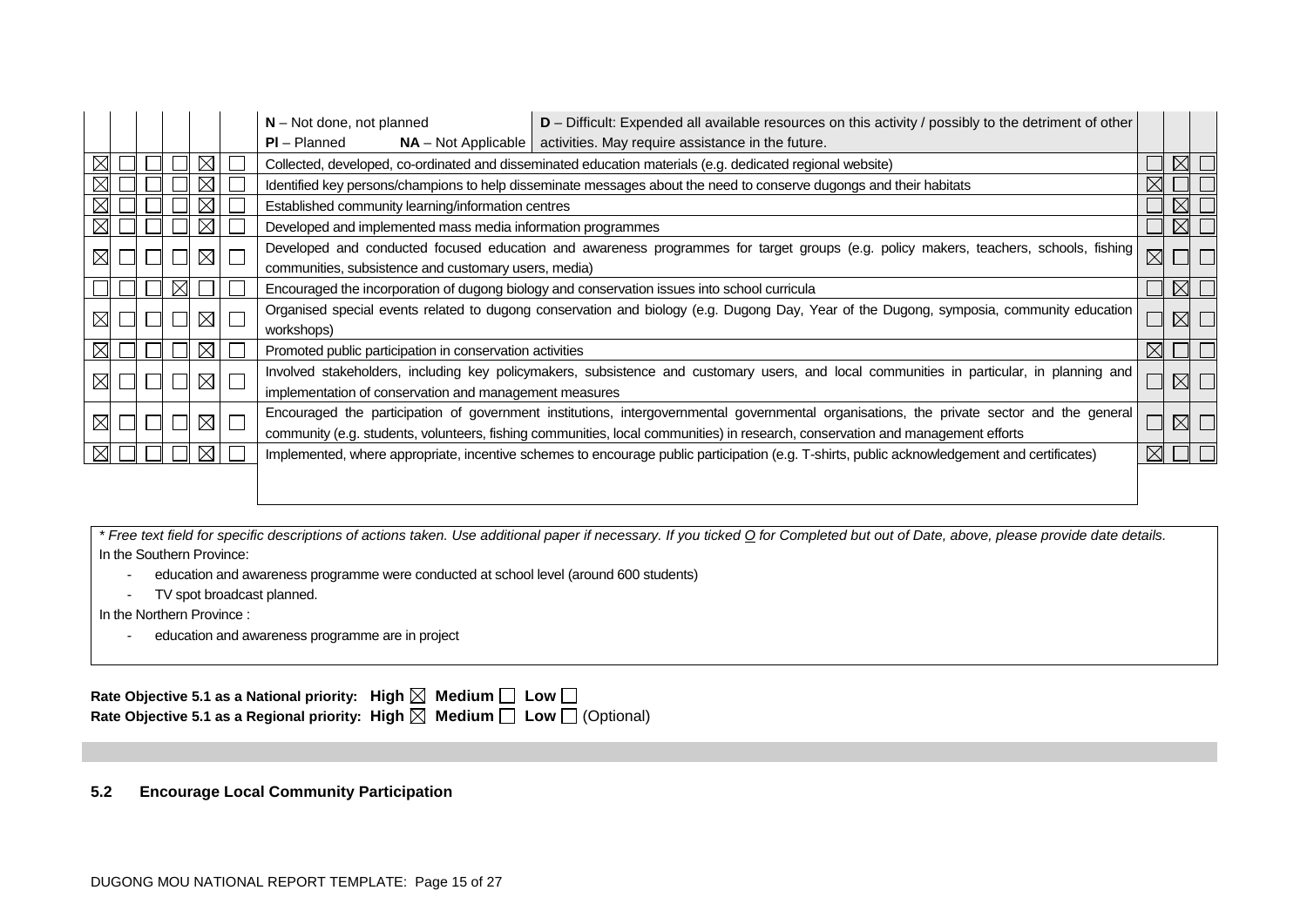What has your country done with regards to encouraging local communities to actively participate in conservation efforts? Please check box when applicable and provide a specific description on the free text field\* below.

|                | <b>Status of Completion</b> |                           |           |                                |                                                                                              |                                                                                   | <b>Ease of Implementation</b>                                                                                                                    |  |  |
|----------------|-----------------------------|---------------------------|-----------|--------------------------------|----------------------------------------------------------------------------------------------|-----------------------------------------------------------------------------------|--------------------------------------------------------------------------------------------------------------------------------------------------|--|--|
|                |                             | $P$ – Partially Completed |           | $C$ – Completed                | $E$ – Easy: The country has the required resources and expertise                             |                                                                                   |                                                                                                                                                  |  |  |
| P <sub>1</sub> | <b>PI</b>                   |                           | <b>NA</b> | O - Completed, but out of date | M - Moderate: Had to seek specialised expertise of invest substantial resources to complete. | E                                                                                 | MIDI                                                                                                                                             |  |  |
|                |                             |                           |           |                                |                                                                                              | $N - Not$ done, not planned                                                       | D - Difficult: Expended all available resources on this activity / possibly to the detriment of other                                            |  |  |
|                |                             |                           |           |                                |                                                                                              | $PI - Planned$<br>$NA - Not Applicable$                                           | activities. May require assistance in the future.                                                                                                |  |  |
| $\boxtimes$    |                             |                           |           | $\boxtimes$                    |                                                                                              |                                                                                   | Identified, developed and facilitated alternative programmes (including means of subsistence and incentives) that are not detrimental to dugongs |  |  |
|                |                             |                           |           |                                |                                                                                              | and their habitats, in consultation with local communities and other stakeholders |                                                                                                                                                  |  |  |
|                |                             |                           |           |                                |                                                                                              | Other, please describe:                                                           |                                                                                                                                                  |  |  |
|                |                             |                           |           |                                |                                                                                              |                                                                                   |                                                                                                                                                  |  |  |
|                |                             |                           |           |                                |                                                                                              |                                                                                   |                                                                                                                                                  |  |  |

| * Free text field for specific descriptions of actions taken. Use additional paper if necessary. If you ticked Q for Completed but out of Date, above, please provide date details. |
|-------------------------------------------------------------------------------------------------------------------------------------------------------------------------------------|
|                                                                                                                                                                                     |
|                                                                                                                                                                                     |
|                                                                                                                                                                                     |
| Rate Objective 5.2 as a National priority: High $\Box$ Medium $\boxtimes$ Low $\Box$                                                                                                |

| Rate Objective 5.2 as a Regional priority: High $\boxtimes$ Medium $\boxtimes$ Low $\Box$ (Optional) |  |  |  |
|------------------------------------------------------------------------------------------------------|--|--|--|

### **OBJECTIVE 6: ENHANCE NATIONAL, REGIONAL AND INTERNATIONAL COOPERATION**

#### **6.1 Combat Illegal Trade**

What has your country done in order to collaborate with and assist Signatory and non-Signatory States to combat illegal international and domestic trade? What kind of measures have been developed to cooperate in enforcement activities relating to dugong products? Please check box when applicable and provide a specific description on the free text field\* below.

| <b>Status of Completion</b> |     | <b>Ease of Implementation</b>                                                                                             |  |                                                                                                         |  |  |     |
|-----------------------------|-----|---------------------------------------------------------------------------------------------------------------------------|--|---------------------------------------------------------------------------------------------------------|--|--|-----|
|                             |     | $\mid$ P – Partially Completed $\mid$ C – Completed $\mid$ E – Easy: The country has the required resources and expertise |  |                                                                                                         |  |  |     |
|                             | P C | 1 PL 1<br><b>NA</b><br>$\sqrt{0}$ – Completed, but out of date                                                            |  | $\mathsf{M}$ – Moderate: Had to seek specialised expertise of invest substantial resources to complete. |  |  | EMD |
| $N - Not$ done, not planned |     | D – Difficult: Expended all available resources on this activity / possibly to the detriment of other                     |  |                                                                                                         |  |  |     |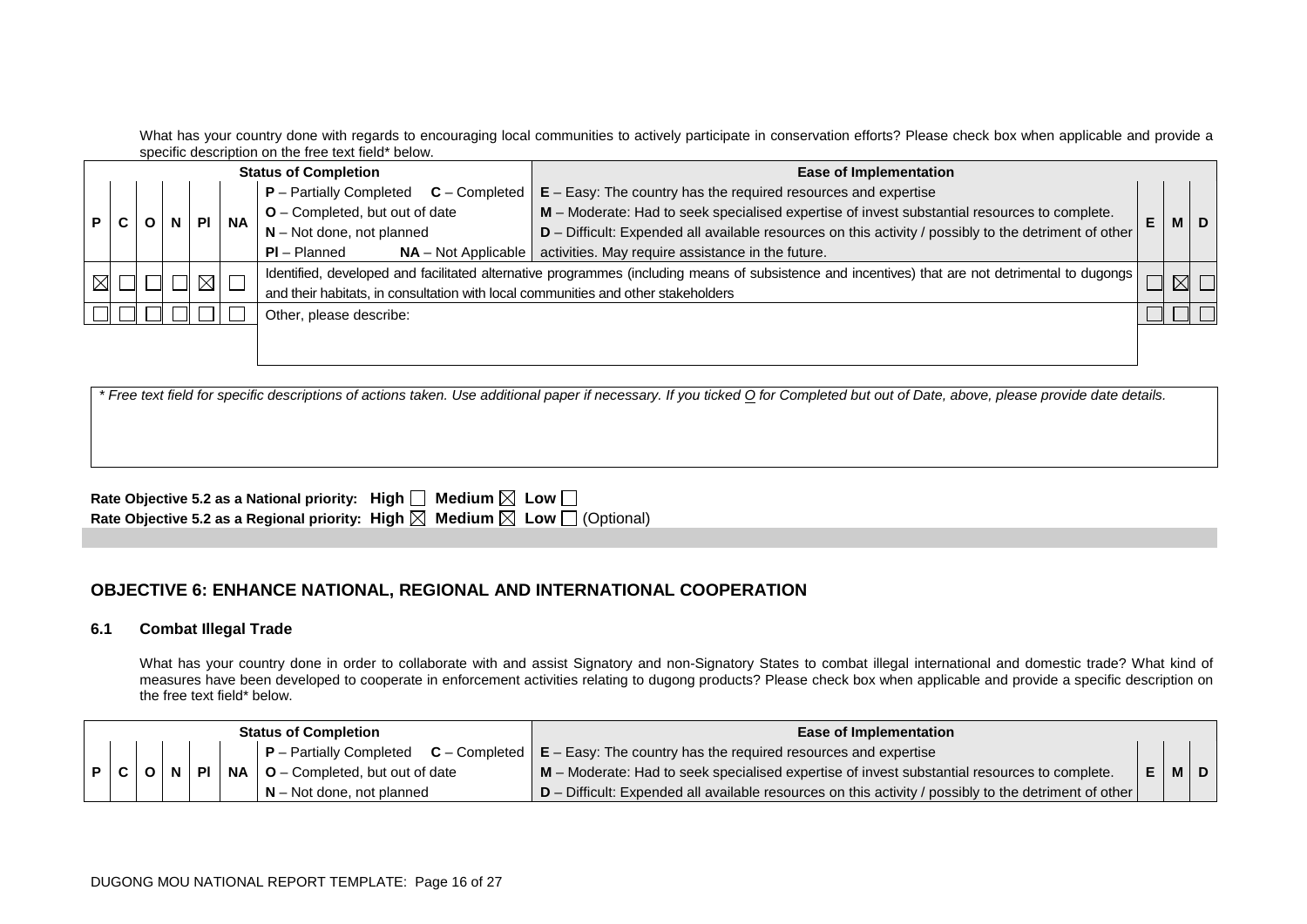|  |  |               |                         | $PI - Planned$<br>activities. May require assistance in the future.<br>$NA - Not Applicable$                                                                                                                                                          |             |             |
|--|--|---------------|-------------------------|-------------------------------------------------------------------------------------------------------------------------------------------------------------------------------------------------------------------------------------------------------|-------------|-------------|
|  |  |               | $\overline{\mathbb{N}}$ | Encouraged Signatory States, that have not already done so, to become Parties to the Convention on International Trade in Endangered Species<br>of Wild Fauna and Flora (CITES)                                                                       |             |             |
|  |  |               |                         | Reviewed at a national level, compliance with obligations under CITES relating to illegal international trade in dugong parts or products                                                                                                             | $\boxtimes$ |             |
|  |  |               | $\times$                | Facilitated better compliance with CITES through training of relevant authorities in cooperation with other Signatory States, the CITES Secretariat<br>and other relevant organisations                                                               | $\boxtimes$ |             |
|  |  |               | $\mathsf{I}\boxtimes$   | Identified routes of international illegal trade through monitoring, and sought cooperation to take action to prevent, deter and, where possible,<br>eliminate it                                                                                     |             |             |
|  |  |               | $\boxtimes$             | Exchanged and discussed information on compliance and illegal trade issues at regular intervals, such as through annual reporting to the MoU<br>Secretariat and at meetings of the Signatory States                                                   |             | $\boxtimes$ |
|  |  | $\boxtimes$ l |                         | Identified, prevented, deterred and, where possible, eliminated domestic illegal trade through monitoring, implementation of legislation, identification<br>of gaps in enforcement capabilities in each country, and training of enforcement officers |             |             |
|  |  |               |                         | Other, please describe:                                                                                                                                                                                                                               |             |             |
|  |  |               |                         |                                                                                                                                                                                                                                                       |             |             |

| Rate Objective 6.1 as a National priority: High $\Box$ Medium $\Box$ Low $\boxtimes$            |  |
|-------------------------------------------------------------------------------------------------|--|
| Rate Objective 6.1 as a Regional priority: High $\Box$ Medium $\Box$ Low $\boxtimes$ (Optional) |  |

### **6.2 Information Exchange**

What has your country done to develop and implement mechanisms for effective exchange of information? Please check box when applicable and provide a specific description on the free text field\* below.

| <b>Status of Completion</b> |     |  |                | <b>Ease of Implementation</b>                   |                                                                                                                           |  |         |
|-----------------------------|-----|--|----------------|-------------------------------------------------|---------------------------------------------------------------------------------------------------------------------------|--|---------|
|                             |     |  |                |                                                 | $\mid$ P – Partially Completed $\mid$ C – Completed $\mid$ E – Easy: The country has the required resources and expertise |  |         |
|                             | P C |  | $\blacksquare$ | $\mid$ NA $\mid$ O – Completed, but out of date | M – Moderate: Had to seek specialised expertise of invest substantial resources to complete.                              |  | IEIMIDI |
|                             |     |  |                | $N -$ Not done, not planned                     | $\vert$ D – Difficult: Expended all available resources on this activity / possibly to the detriment of other $\vert$     |  |         |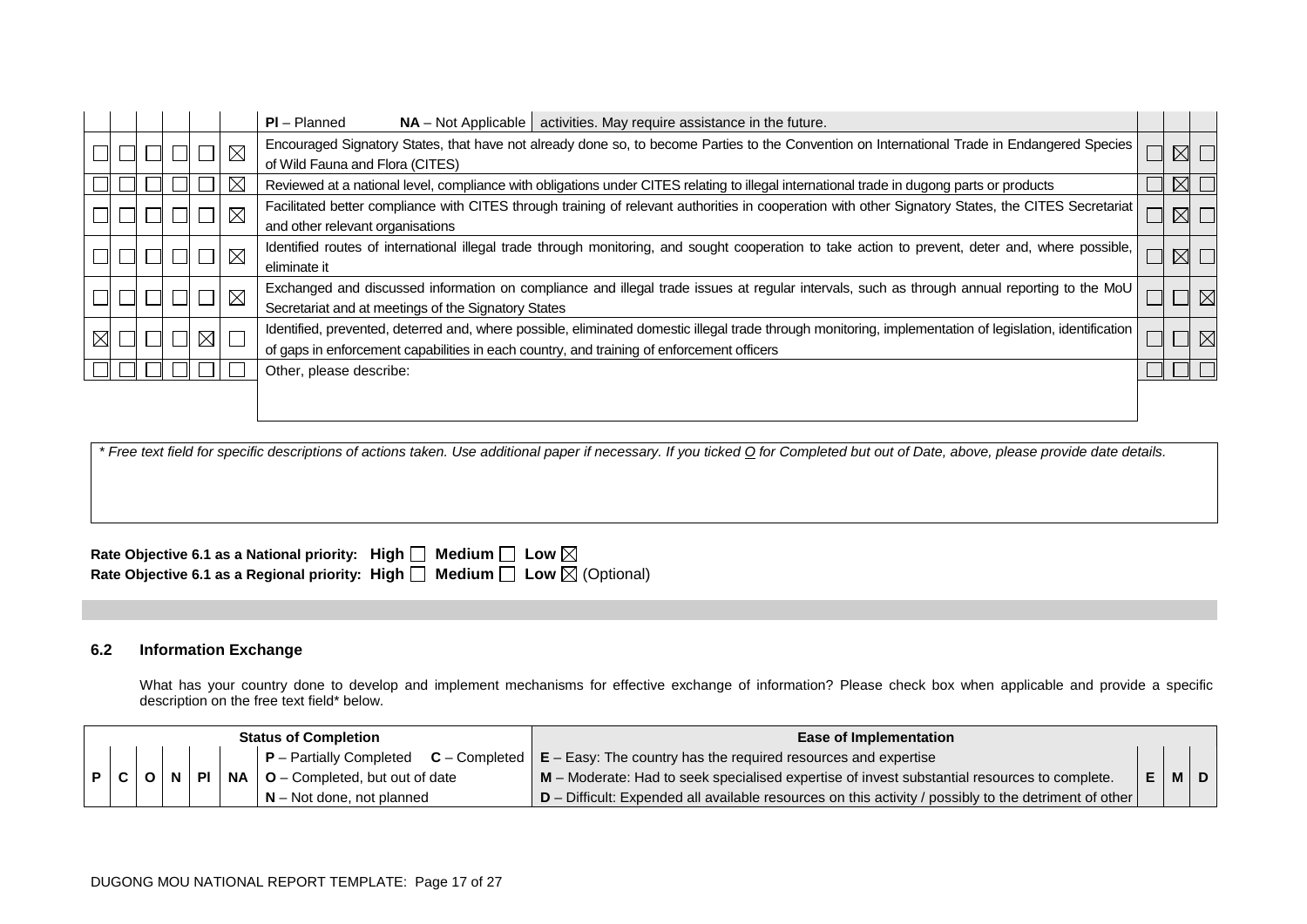|             |  |             |             |             | $PI - Planned$<br>$NA$ – Not Applicable   activities. May require assistance in the future.                                                                                                                                                                                             |  |             |             |  |  |  |  |
|-------------|--|-------------|-------------|-------------|-----------------------------------------------------------------------------------------------------------------------------------------------------------------------------------------------------------------------------------------------------------------------------------------|--|-------------|-------------|--|--|--|--|
|             |  |             |             |             | Identified and strengthened existing mechanisms for cooperation at the regional and sub-regional level                                                                                                                                                                                  |  | ⋉           |             |  |  |  |  |
|             |  |             | $\boxtimes$ |             | Developed a website and/or newsletter to facilitate networking and exchange of information                                                                                                                                                                                              |  | $\boxtimes$ |             |  |  |  |  |
| $\boxtimes$ |  |             | $\boxtimes$ |             | Developed a web-based information resource for dugong conservation (including data on populations, migration, on-going projects) based on IUCN<br>website                                                                                                                               |  | $\boxtimes$ |             |  |  |  |  |
|             |  |             |             |             | Regularly updated a directory of experts and organisations concerned with dugong conservation                                                                                                                                                                                           |  | $\boxtimes$ |             |  |  |  |  |
|             |  |             |             | $\boxtimes$ | Developed networks for cooperative management of shared populations, within or across sub-regions, and where appropriate, formalise<br>cooperative management arrangements                                                                                                              |  |             |             |  |  |  |  |
|             |  |             | $\boxtimes$ |             | Cooperated where possible in the establishment of transboundary marine protected areas using ecological rather than political boundaries                                                                                                                                                |  |             | $\boxtimes$ |  |  |  |  |
|             |  |             |             |             | Developed a streamlined format for reporting and exchanging information (through the MoU Secretariat and among Signatory States) on the state<br>$\boxtimes$<br>of dugong conservation at the national level                                                                            |  |             |             |  |  |  |  |
|             |  |             |             | $\times$    | Encouraged MoU signatory States that have not already done so tot become Parties to the Convention on Migratory Species (CMS)                                                                                                                                                           |  | $\boxtimes$ |             |  |  |  |  |
|             |  |             |             | $\times$    | Encouraged Signatory States to become contracting parties to global fisheries agreements such as the UN Fish Stocks Agreement (1995) and the<br>FAO Compliance Agreement (1993) and implemented the FAO Code of Conduct for Responsible Fisheries (1995)                                |  | $\boxtimes$ | $\Box$      |  |  |  |  |
|             |  | $\boxtimes$ |             |             | Established relationships with regional fisheries bodies with a view to obtaining data on incidental capture and encouraged them to adopt dugong<br>conservation measure within Exclusive Economic Zones (EEZ) and territorial waters                                                   |  | $\boxtimes$ | $\Box$      |  |  |  |  |
|             |  | $\boxtimes$ |             |             | Determined the most appropriate methods for information and expertise among nations, scientific institutions, non-governmental and international<br>organisations, in order to develop and implement best practice approaches to conservation of dugongs and their habitats             |  |             | $\boxtimes$ |  |  |  |  |
| $\boxtimes$ |  |             | $\boxtimes$ | Г           | Exchanged at regular intervals scientific and technical information and expertise among nations, scientific institutions, non-governmental and<br>international organisations, in order to develop and implement best practice approaches to conservation of dugongs and their habitats |  | $\boxtimes$ | $\Box$      |  |  |  |  |
|             |  | $\boxtimes$ |             |             | Disseminated traditional knowledge on dugongs, their habitats and traditional practices for conservation and management in a culturally appropriate<br>manner                                                                                                                           |  | $\boxtimes$ |             |  |  |  |  |
|             |  |             | $\times$    |             | Updated data on dugong populations of regional interest on a regular basis (e.g. country status reports)                                                                                                                                                                                |  |             |             |  |  |  |  |
|             |  |             |             |             | Other, please describe:                                                                                                                                                                                                                                                                 |  |             |             |  |  |  |  |
|             |  |             |             |             |                                                                                                                                                                                                                                                                                         |  |             |             |  |  |  |  |

| Rate Objective 6.2 as a National priority: High $\Box$ Medium $\boxtimes$ Low $\Box$ |                                                                                                 |
|--------------------------------------------------------------------------------------|-------------------------------------------------------------------------------------------------|
|                                                                                      | Rate Objective 6.2 as a Regional priority: High $\boxtimes$ Medium $\Box$ Low $\Box$ (Optional) |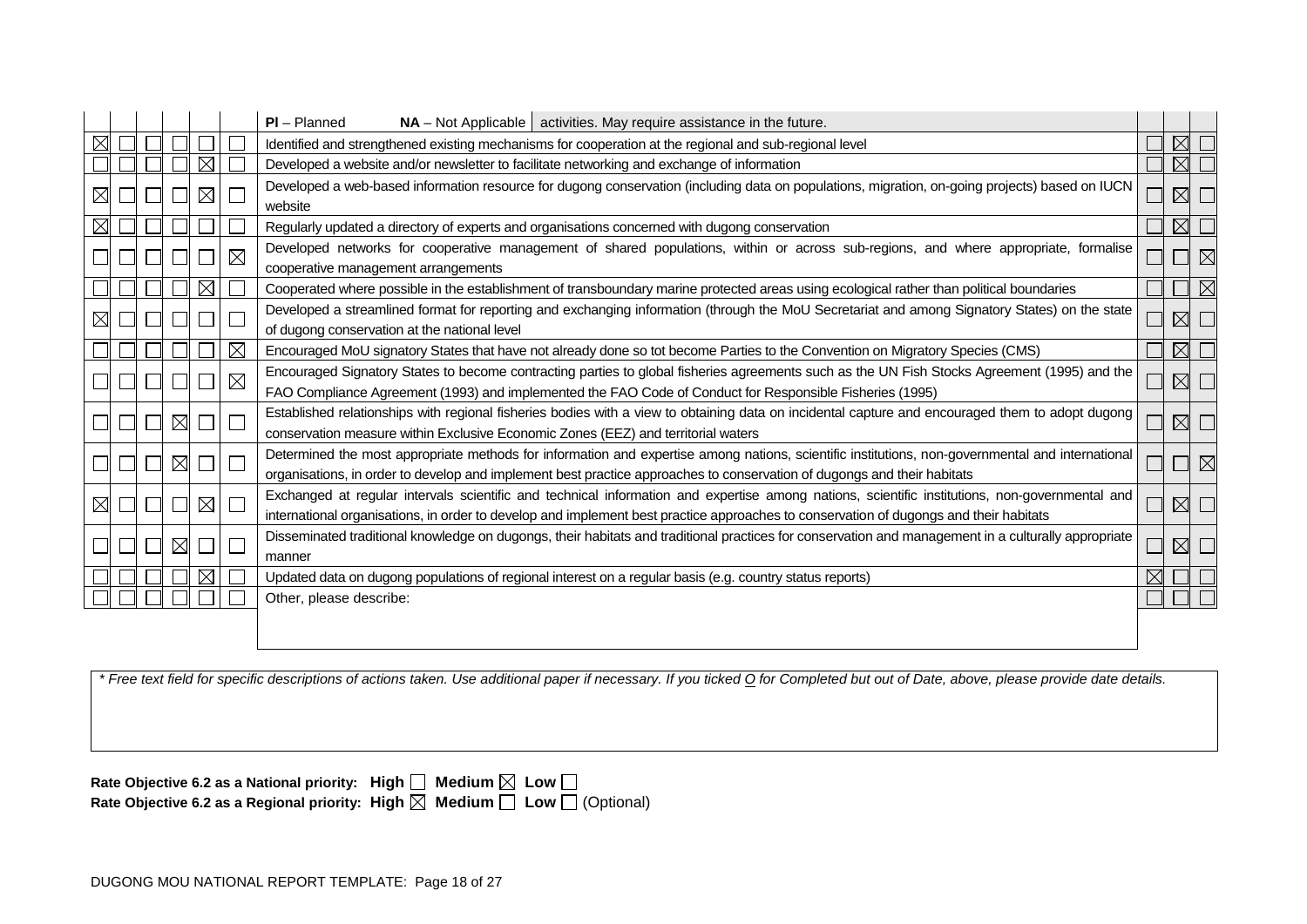#### **6.3 Improve Coordination**

What has your country done in order to improve coordination among government and non-government sectors and communities in the conservation of dugongs and their habitats? Please check box when applicable and provide a specific description on the free text field\* below.

|             |  |  |     |           | <b>Status of Completion</b>                                                                                                             | <b>Ease of Implementation</b>                                                                                                            |    |  |             |
|-------------|--|--|-----|-----------|-----------------------------------------------------------------------------------------------------------------------------------------|------------------------------------------------------------------------------------------------------------------------------------------|----|--|-------------|
|             |  |  |     |           | $P -$ Partially Completed<br>$C$ – Completed                                                                                            | $E - E$ asy: The country has the required resources and expertise                                                                        |    |  |             |
| P           |  |  | PI. | <b>NA</b> | O - Completed, but out of date                                                                                                          | M - Moderate: Had to seek specialised expertise of invest substantial resources to complete.                                             | E. |  | M   D       |
|             |  |  |     |           | $N - Not$ done, not planned                                                                                                             | D - Difficult: Expended all available resources on this activity / possibly to the detriment of other                                    |    |  |             |
|             |  |  |     |           | $PI - Planned$<br>$NA - Not Applicable$                                                                                                 | activities. May require assistance in the future.                                                                                        |    |  |             |
|             |  |  |     |           | Reviewed the roles and responsibilities of government agencies related to the conservation and management of dugongs and their habitats |                                                                                                                                          |    |  | $\boxtimes$ |
| $\boxtimes$ |  |  |     |           | Designated a led agency responsible for coordinating national dugong conservation and management policy                                 |                                                                                                                                          |    |  | $\boxtimes$ |
| $\boxtimes$ |  |  |     |           |                                                                                                                                         | Identified non-governmental organisation with an interest in dugong conservation and management                                          |    |  |             |
|             |  |  |     |           |                                                                                                                                         | Encouraged cooperation within and among government and non-government sectors, including through the development and/or strengthening of |    |  |             |
|             |  |  |     |           | national networks                                                                                                                       |                                                                                                                                          |    |  |             |
|             |  |  |     |           | Other, please describe:                                                                                                                 |                                                                                                                                          |    |  |             |
|             |  |  |     |           |                                                                                                                                         |                                                                                                                                          |    |  |             |
|             |  |  |     |           |                                                                                                                                         |                                                                                                                                          |    |  |             |

*\* Free text field for specific descriptions of actions taken. Use additional paper if necessary. If you ticked O for Completed but out of Date, above, please provide date details.*

| Rate Objective 6.3 as a National priority: High $\Box$ Medium $\boxtimes$ Low $\Box$ |                                                                                                 |
|--------------------------------------------------------------------------------------|-------------------------------------------------------------------------------------------------|
|                                                                                      | Rate Objective 6.3 as a Regional priority: High $\boxtimes$ Medium $\Box$ Low $\Box$ (Optional) |

#### **6.4 Database**

In relation to dugong conservation and management, what has your country done to develop and implement a regional database of relevant information? Please check box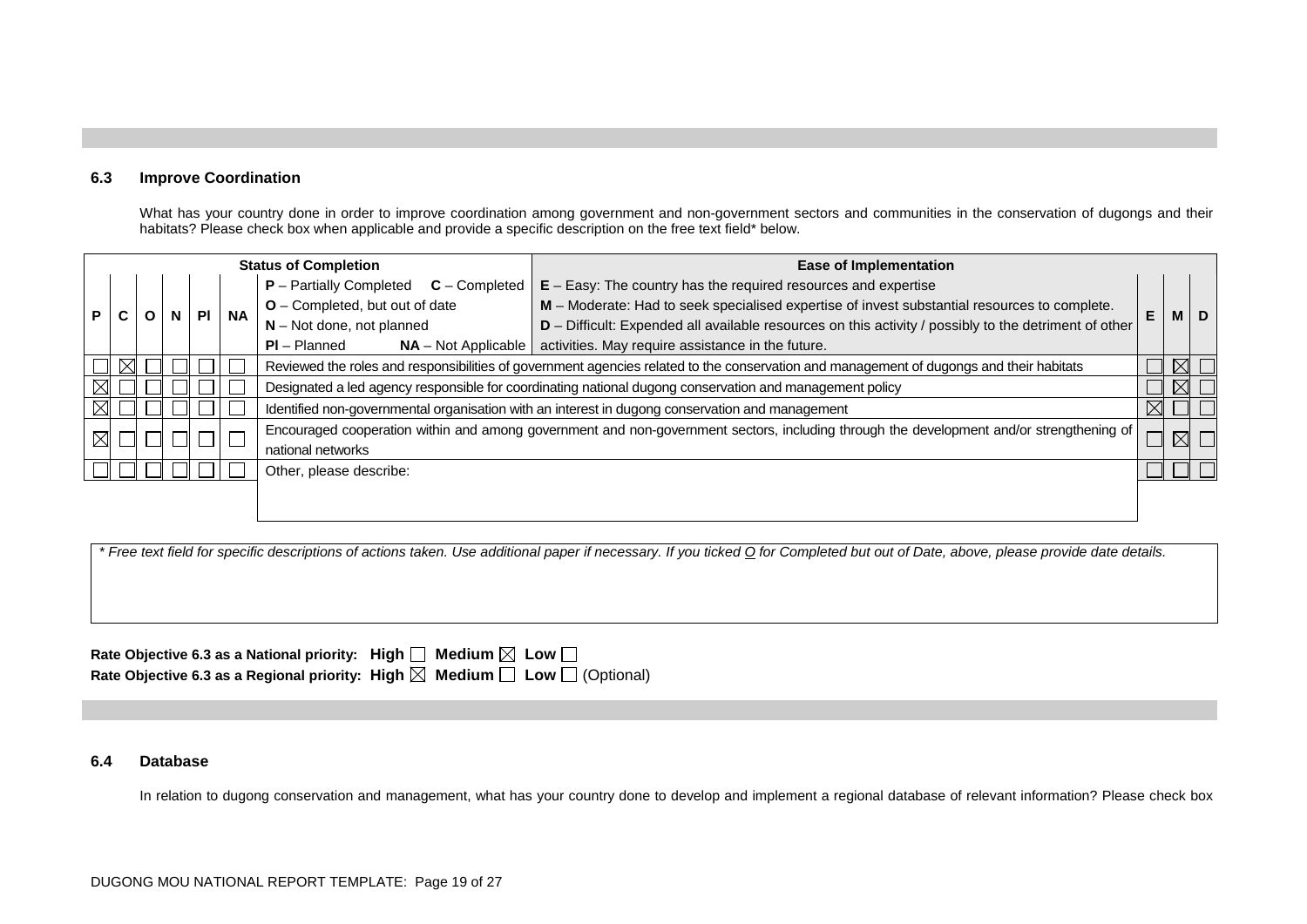when applicable and provide a specific description on the free text field\* below.

|     | <b>Status of Completion</b> |  |  |             |           | <b>Ease of Implementation</b>                |                                                                                                                                          |   |            |  |
|-----|-----------------------------|--|--|-------------|-----------|----------------------------------------------|------------------------------------------------------------------------------------------------------------------------------------------|---|------------|--|
|     |                             |  |  |             |           | $P -$ Partially Completed<br>$C$ – Completed | $E - E$ asy: The country has the required resources and expertise                                                                        |   |            |  |
| P I |                             |  |  | PI          | <b>NA</b> | $O$ – Completed, but out of date             | M - Moderate: Had to seek specialised expertise of invest substantial resources to complete.                                             | E | <b>MID</b> |  |
|     |                             |  |  |             |           | $N - Not$ done, not planned                  | D - Difficult: Expended all available resources on this activity / possibly to the detriment of other                                    |   |            |  |
|     |                             |  |  |             |           | $PI - Planned$<br>$NA - Not Applicable$      | activities. May require assistance in the future.                                                                                        |   |            |  |
|     |                             |  |  | $\boxtimes$ |           |                                              | Collated and managed information relevant for dugong conservation and management in a regional database that is easily accessible to all |   |            |  |
|     |                             |  |  |             |           | interested parties                           |                                                                                                                                          |   |            |  |
|     |                             |  |  |             |           | Other, please describe:                      |                                                                                                                                          |   |            |  |
|     |                             |  |  |             |           |                                              |                                                                                                                                          |   |            |  |
|     |                             |  |  |             |           |                                              |                                                                                                                                          |   |            |  |

*\* Free text field for specific descriptions of actions taken. Use additional paper if necessary. If you ticked O for Completed but out of Date, above, please provide date details.*

| Rate Objective 6.4 as a National priority: High $\Box$ Medium $\boxtimes$ Low $\Box$ |                                                                                                 |
|--------------------------------------------------------------------------------------|-------------------------------------------------------------------------------------------------|
|                                                                                      | Rate Objective 6.4 as a Regional priority: High $\Box$ Medium $\boxtimes$ Low $\Box$ (Optional) |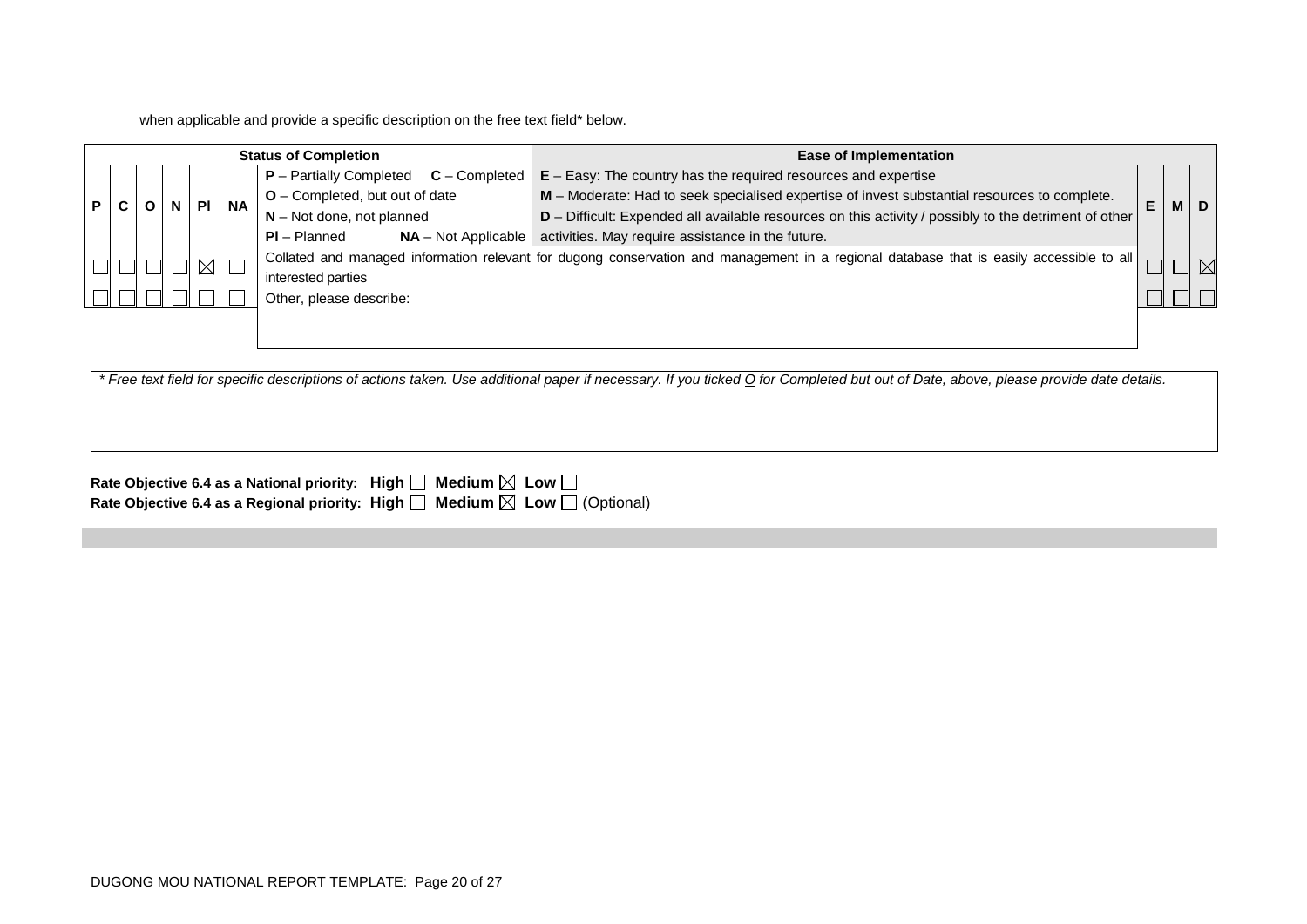### **OBJECTIVE 7: PROMOTE IMPLEMENTATION OF THE MOU**

#### **7.1 Encourage participation in the MoU**

What has your country done to encourage all Range States to participate in the MoU and its conservation and management activities? Please check box when applicable and provide a specific description on the free text field\* below.

|     | <b>Status of Completion</b> |  |   |    |             |                                                 | <b>Ease of Implementation</b>                                                                                                       |    |             |     |
|-----|-----------------------------|--|---|----|-------------|-------------------------------------------------|-------------------------------------------------------------------------------------------------------------------------------------|----|-------------|-----|
|     |                             |  |   |    |             | $P$ – Partially Completed $C$ – Completed       | $E - E$ asy: The country has the required resources and expertise                                                                   |    |             |     |
| P I | C.                          |  | N | PL | <b>NA</b>   | O - Completed, but out of date                  | M - Moderate: Had to seek specialised expertise of invest substantial resources to complete.                                        | E. |             | M D |
|     |                             |  |   |    |             | $N - Not$ done, not planned                     | D - Difficult: Expended all available resources on this activity / possibly to the detriment of other                               |    |             |     |
|     |                             |  |   |    |             | $PI - Planned$<br>$NA - Not Applicable$         | activities. May require assistance in the future.                                                                                   |    |             |     |
|     |                             |  |   |    | $\boxtimes$ | Encouraged non-Signatory States to sign the MoU |                                                                                                                                     |    |             |     |
|     |                             |  |   |    | $\boxtimes$ |                                                 | Arranged regional and sub-regional workshops involving non-Signatory States to raise awareness of the MoU                           |    | $\boxtimes$ |     |
|     |                             |  |   |    | ⊠           |                                                 | Considered at the first meeting of the Signatory States the development of a timetable for regular review of implementation the MoU |    |             |     |
|     |                             |  |   |    |             | Other, please describe:                         |                                                                                                                                     |    |             |     |
|     |                             |  |   |    |             |                                                 |                                                                                                                                     |    |             |     |
|     |                             |  |   |    |             |                                                 |                                                                                                                                     |    |             |     |

*\* Free text field for specific descriptions of actions taken. Use additional paper if necessary. If you ticked O for Completed but out of Date, above, please provide date details.* National level essentially

Rate Objective 7.1 as a National priority: High  $\square$  Medium  $\square$  Low  $\boxtimes$ Rate Objective 7.1 as a Regional priority: High  $\Box$  Medium  $\Box$  Low  $\boxtimes$  (Optional)

#### **7.2 Support the Secretariat**

What has your country done to support the Secretariat of the MoU to ensure the objectives of the Conservation and Management Plan are met? Please check box when applicable and provide a specific description on the free text field\* below.

| <b>Status of Completion</b> |  |  |  |  |           |                             |                                | l Implementation<br>-ase                                            |   |  |
|-----------------------------|--|--|--|--|-----------|-----------------------------|--------------------------------|---------------------------------------------------------------------|---|--|
| D                           |  |  |  |  | <b>NA</b> | Completed<br>⊇artiallv<br>D | ~<br>Completed<br>$\mathbf{L}$ | ∞Easv∵<br>e required resources and expertise<br>The country has the | M |  |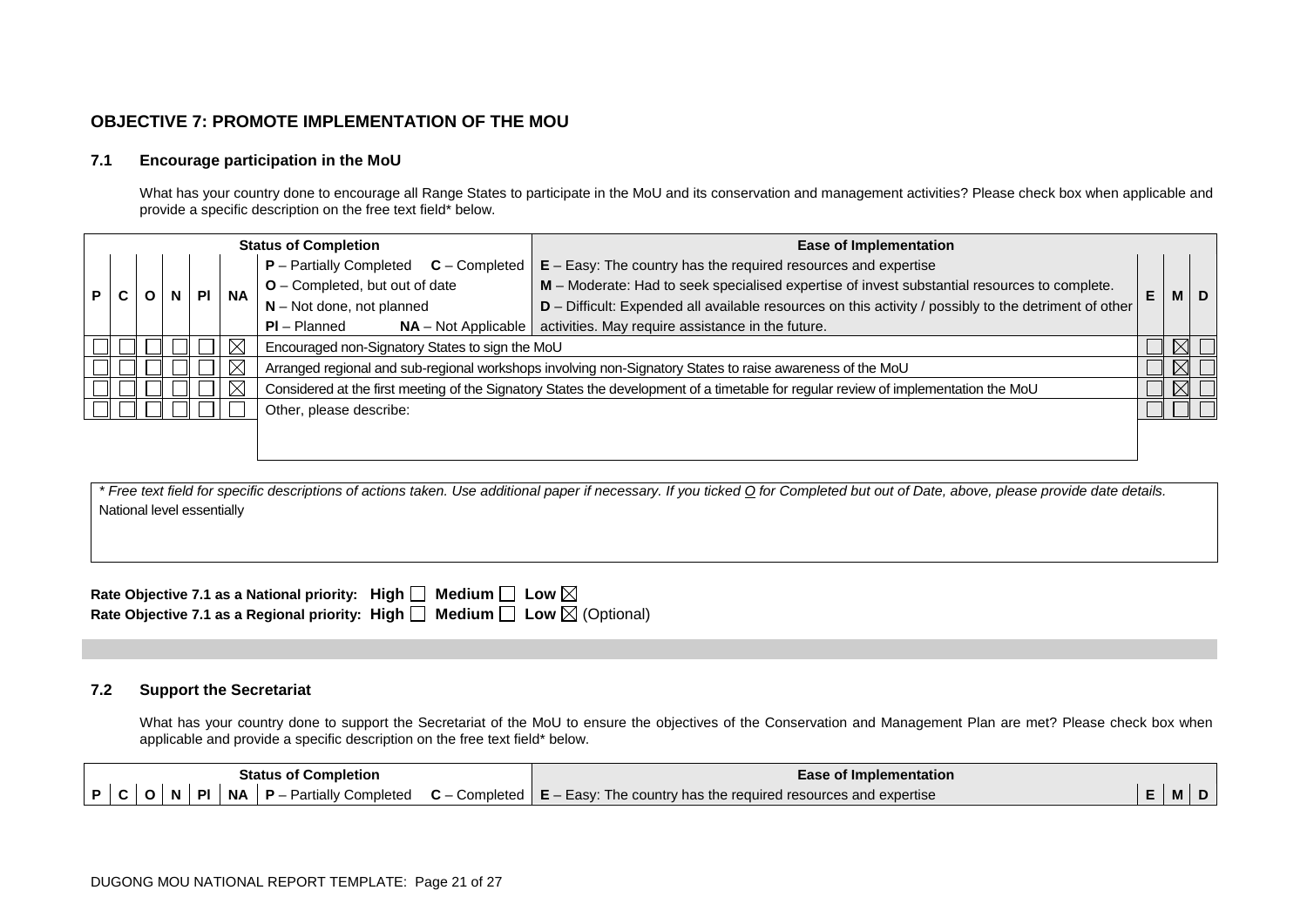|  |  |          | $O$ – Completed, but out of date<br>$N - Not$ done, not planned    | M - Moderate: Had to seek specialised expertise of invest substantial resources to complete.<br>$D$ – Difficult: Expended all available resources on this activity / possibly to the detriment of other |  |  |
|--|--|----------|--------------------------------------------------------------------|---------------------------------------------------------------------------------------------------------------------------------------------------------------------------------------------------------|--|--|
|  |  |          | $NA - Not Applicable$<br>$PI - Planned$                            | activities. May require assistance in the future.                                                                                                                                                       |  |  |
|  |  | $\times$ | Secured reliable sources of funding to support the MoU Secretariat |                                                                                                                                                                                                         |  |  |
|  |  |          | Other, please describe:                                            |                                                                                                                                                                                                         |  |  |
|  |  |          |                                                                    |                                                                                                                                                                                                         |  |  |

| ⊢ree<br>, please provide date details.<br>above.<br>. Use additional paper it necessarv.<br>Completed but out of Date.<br>. It vou ticked O tor C<br>t field for specific descriptions of actions taken.<br>י <i>tex</i> |  |
|--------------------------------------------------------------------------------------------------------------------------------------------------------------------------------------------------------------------------|--|
| National level essentially                                                                                                                                                                                               |  |

| Rate Objective 7.2 as a National priority: High $\Box$ Medium $\Box$ Low $\boxtimes$            |  |
|-------------------------------------------------------------------------------------------------|--|
| Rate Objective 7.2 as a Regional priority: High $\Box$ Medium $\Box$ Low $\boxtimes$ (Optional) |  |

# **7.3 Seek Resources**

What kind of actions has your country taken to seek resources to support the implementation of the MoU, either at a national or international level? Please check box when applicable and provide a specific description on the free text field\* below.

| <b>Status of Completion</b> |                                                                                                                      |  |             |  | <b>Ease of Implementation</b>                                     |                                         |                                                                                                                                                        |   |             |             |
|-----------------------------|----------------------------------------------------------------------------------------------------------------------|--|-------------|--|-------------------------------------------------------------------|-----------------------------------------|--------------------------------------------------------------------------------------------------------------------------------------------------------|---|-------------|-------------|
|                             | $P -$ Partially Completed<br>$C$ – Completed                                                                         |  |             |  | $E - E$ asy: The country has the required resources and expertise |                                         |                                                                                                                                                        |   |             |             |
|                             |                                                                                                                      |  |             |  | <b>NA</b>                                                         | O - Completed, but out of date          | M - Moderate: Had to seek specialised expertise of invest substantial resources to complete.                                                           | E | м           | D           |
|                             |                                                                                                                      |  |             |  |                                                                   | $N - Not$ done, not planned             | D - Difficult: Expended all available resources on this activity / possibly to the detriment of other                                                  |   |             |             |
|                             |                                                                                                                      |  |             |  |                                                                   | $PI - Planned$<br>$NA - Not Applicable$ | activities. May require assistance in the future.                                                                                                      |   |             |             |
|                             |                                                                                                                      |  |             |  | Prioritised conservation and management activities for funding    |                                         |                                                                                                                                                        |   |             |             |
|                             |                                                                                                                      |  |             |  |                                                                   |                                         | Explored funding options with governments and other donors such as the Asian Development Bank, World Bank, UNDP, European Union, UNEP,                 |   | $\boxtimes$ |             |
|                             |                                                                                                                      |  |             |  |                                                                   | GEF. etc.                               |                                                                                                                                                        |   |             |             |
|                             |                                                                                                                      |  | $\boxtimes$ |  |                                                                   |                                         | Solicited funding and other contributions from industries that have impacts on dugongs and their habitats (e.g. fisheries, tourism, oil industry, real |   |             | $\boxtimes$ |
|                             | estate)                                                                                                              |  |             |  |                                                                   |                                         |                                                                                                                                                        |   |             |             |
|                             | Explored international funding support and other incentives for Signatory States that effectively manage populations |  |             |  |                                                                   |                                         |                                                                                                                                                        |   |             |             |
| Other, please describe:     |                                                                                                                      |  |             |  |                                                                   |                                         |                                                                                                                                                        |   |             |             |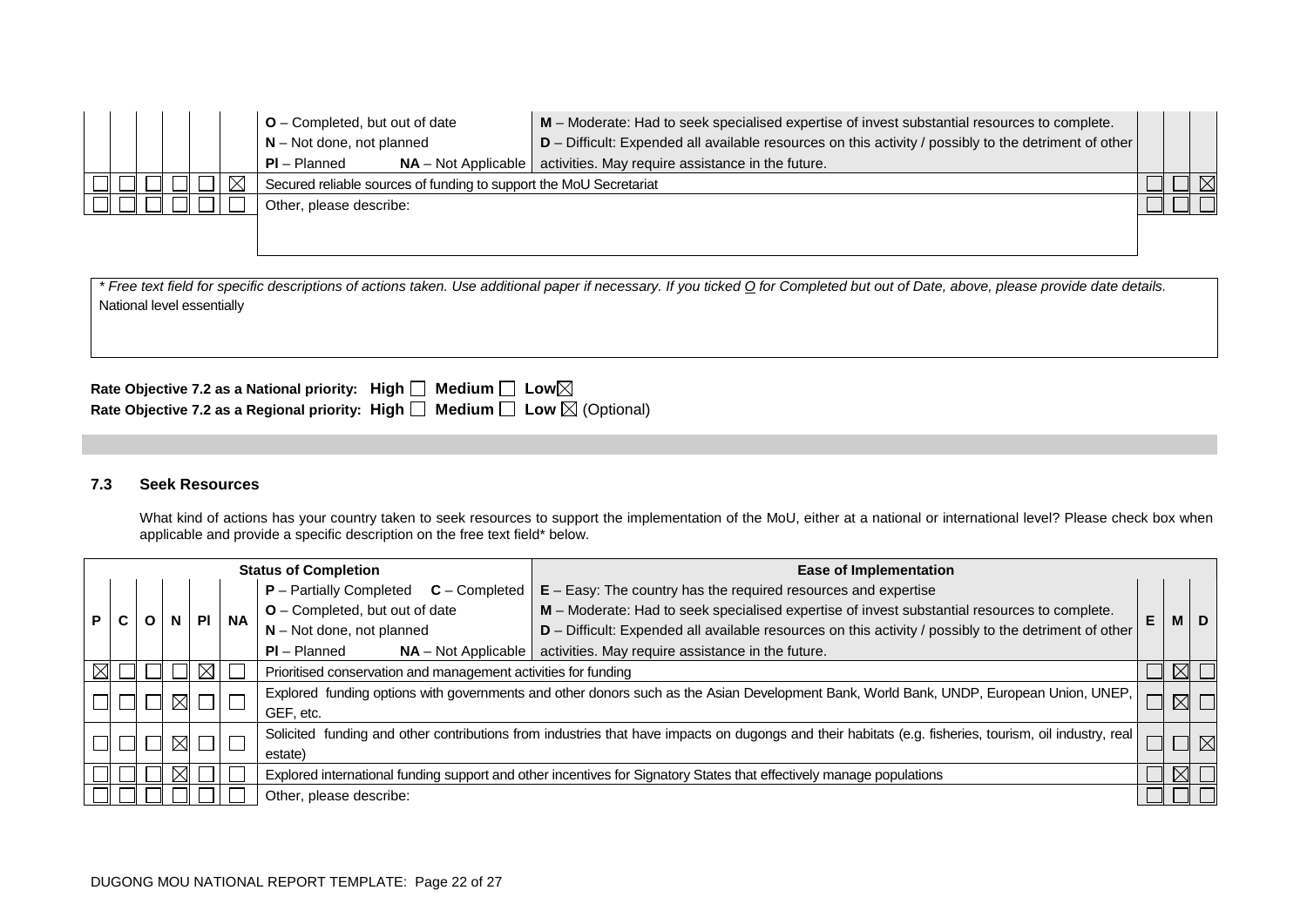| Rate Objective 7.3 as a National priority: High $\square$ Medium $\boxtimes$ Low $\square$      |  |
|-------------------------------------------------------------------------------------------------|--|
| Rate Objective 7.3 as a Regional priority: High $\Box$ Medium $\boxtimes$ Low $\Box$ (Optional) |  |

### **7.4 Synergy with Other Conventions**

What has your country done to create links and develop synergies with other relevant regional conservation conventions, MoUs and Agreements? Please check box when applicable and provide a specific description on the free text field\* below.

| <b>Status of Completion</b> |                         |  | <b>Ease of Implementation</b> |  |  |  |                                              |                                                                                                                                  |  |  |  |                             |                                                                                                       |  |  |  |  |  |  |  |                                  |                                                                                              |    |      |
|-----------------------------|-------------------------|--|-------------------------------|--|--|--|----------------------------------------------|----------------------------------------------------------------------------------------------------------------------------------|--|--|--|-----------------------------|-------------------------------------------------------------------------------------------------------|--|--|--|--|--|--|--|----------------------------------|----------------------------------------------------------------------------------------------|----|------|
|                             |                         |  |                               |  |  |  | $P -$ Partially Completed<br>$C$ – Completed | $E - E$ asy: The country has the required resources and expertise                                                                |  |  |  |                             |                                                                                                       |  |  |  |  |  |  |  |                                  |                                                                                              |    |      |
|                             | <b>NA</b><br>P C<br>PI  |  |                               |  |  |  |                                              |                                                                                                                                  |  |  |  |                             |                                                                                                       |  |  |  |  |  |  |  | $O$ – Completed, but out of date | M - Moderate: Had to seek specialised expertise of invest substantial resources to complete. | E. | MID. |
|                             |                         |  |                               |  |  |  |                                              |                                                                                                                                  |  |  |  | $N - Not$ done, not planned | D - Difficult: Expended all available resources on this activity / possibly to the detriment of other |  |  |  |  |  |  |  |                                  |                                                                                              |    |      |
|                             |                         |  |                               |  |  |  | $PI - Planned$                               | $NA$ – Not Applicable   activities. May require assistance in the future.                                                        |  |  |  |                             |                                                                                                       |  |  |  |  |  |  |  |                                  |                                                                                              |    |      |
|                             |                         |  | ıХI                           |  |  |  |                                              | Identified, facilitated and explored links to other international, regional, sub-regional fora, conventions, agreements and MoUs |  |  |  |                             |                                                                                                       |  |  |  |  |  |  |  |                                  |                                                                                              |    |      |
|                             | Other, please describe: |  |                               |  |  |  |                                              |                                                                                                                                  |  |  |  |                             |                                                                                                       |  |  |  |  |  |  |  |                                  |                                                                                              |    |      |
|                             |                         |  |                               |  |  |  |                                              |                                                                                                                                  |  |  |  |                             |                                                                                                       |  |  |  |  |  |  |  |                                  |                                                                                              |    |      |

*\* Free text field for specific descriptions of actions taken. Use additional paper if necessary. If you ticked O for Completed but out of Date, above, please provide date details.*

| Rate Objective 7.4 as a National priority: High $\Box$ Medium $\Box$ Low $\boxtimes$ |                                                                                                 |
|--------------------------------------------------------------------------------------|-------------------------------------------------------------------------------------------------|
|                                                                                      | Rate Objective 7.4 as a Regional priority: High $\Box$ Medium $\boxtimes$ Low $\Box$ (Optional) |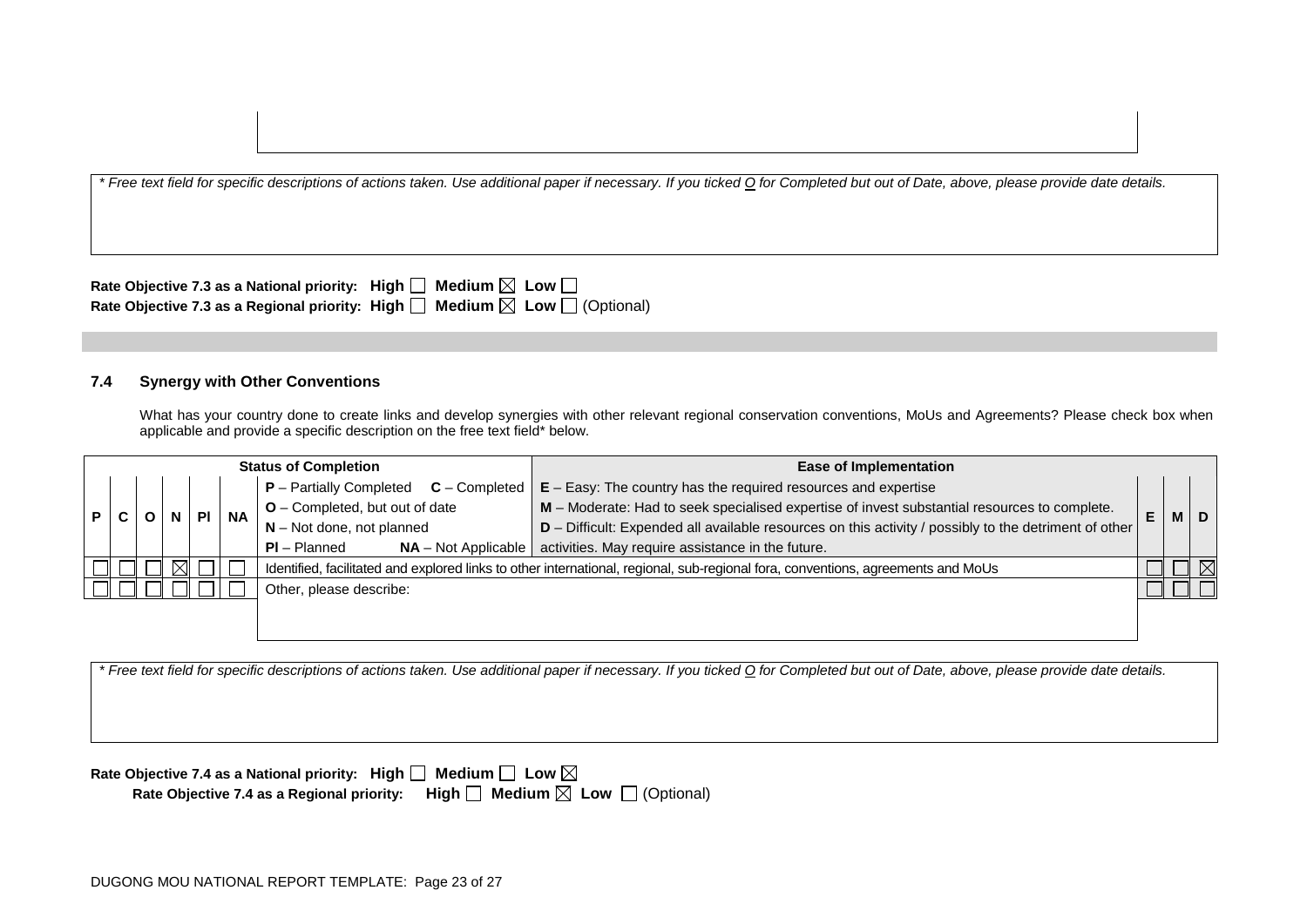# **OBJECTIVE 8: IMPROVE LEGAL PROTECTION OF DUGONGS AND THEIR HABITATS**

#### **8.1 Incorporation into national legislation**

What has your country done to encourage all Range States, and ensure Signatory States, to incorporate dugong and habitat conservation and protection measures into national legislation? Please check box when applicable and provide a specific description on the free text field\* below.

| <b>Status of Completion</b> |                                              |                                                                                                                                                                                                                 | <b>Ease of Implementation</b> |                                                                   |           |                                                                                                                                             |                                                                                                       |    |             |       |
|-----------------------------|----------------------------------------------|-----------------------------------------------------------------------------------------------------------------------------------------------------------------------------------------------------------------|-------------------------------|-------------------------------------------------------------------|-----------|---------------------------------------------------------------------------------------------------------------------------------------------|-------------------------------------------------------------------------------------------------------|----|-------------|-------|
|                             | $P$ – Partially Completed<br>$C$ – Completed |                                                                                                                                                                                                                 |                               | $E - E$ asy: The country has the required resources and expertise |           |                                                                                                                                             |                                                                                                       |    |             |       |
| P                           |                                              |                                                                                                                                                                                                                 |                               | PI                                                                | <b>NA</b> | $O$ – Completed, but out of date                                                                                                            | M - Moderate: Had to seek specialised expertise of invest substantial resources to complete.          | E. |             | M   D |
|                             | u                                            |                                                                                                                                                                                                                 |                               |                                                                   |           | $N - Not$ done, not planned                                                                                                                 | D - Difficult: Expended all available resources on this activity / possibly to the detriment of other |    |             |       |
|                             |                                              |                                                                                                                                                                                                                 |                               |                                                                   |           | $PI - Planned$<br>$NA - Not Applicable$                                                                                                     | activities. May require assistance in the future.                                                     |    |             |       |
|                             |                                              |                                                                                                                                                                                                                 |                               |                                                                   | $\times$  | Encouraged MoU Signatory States that have not already done so to become Parties to the Convention on Migratory Species (CMS)                |                                                                                                       |    | $\boxtimes$ |       |
|                             |                                              |                                                                                                                                                                                                                 |                               |                                                                   |           | Encouraged the establishment of legislation to protect dugongs and their habitats while recognising existing traditional management systems |                                                                                                       |    | $\boxtimes$ |       |
| ⊠                           |                                              |                                                                                                                                                                                                                 |                               |                                                                   |           |                                                                                                                                             | Reviewed domestic policies and laws to address gaps or impediments to dugong conservation             |    | $\boxtimes$ |       |
|                             |                                              | Ensured corporate sanctions for harming dugongs or destroying habitat, trained law enforcement authorities, raised public awareness to boost<br>$\boxtimes$<br>surveillance for reporting of illegal activities |                               |                                                                   |           | $\boxtimes$                                                                                                                                 |                                                                                                       |    |             |       |
|                             |                                              | Other, please describe:                                                                                                                                                                                         |                               |                                                                   |           |                                                                                                                                             |                                                                                                       |    |             |       |
|                             |                                              |                                                                                                                                                                                                                 |                               |                                                                   |           |                                                                                                                                             |                                                                                                       |    |             |       |

*\* Free text field for specific descriptions of actions taken. Use additional paper if necessary. If you ticked O for Completed but out of Date, above, please provide date details.* Environnment legislation exist in Southern et Northern Provinces. On going in Loyalty islands province.

| Rate Objective 8.1 as a National priority: High $\boxtimes$ Medium $\Box$ Low $\Box$ |                                                                                                 |
|--------------------------------------------------------------------------------------|-------------------------------------------------------------------------------------------------|
|                                                                                      | Rate Objective 8.1 as a Regional priority: High $\boxtimes$ Medium $\Box$ Low $\Box$ (Optional) |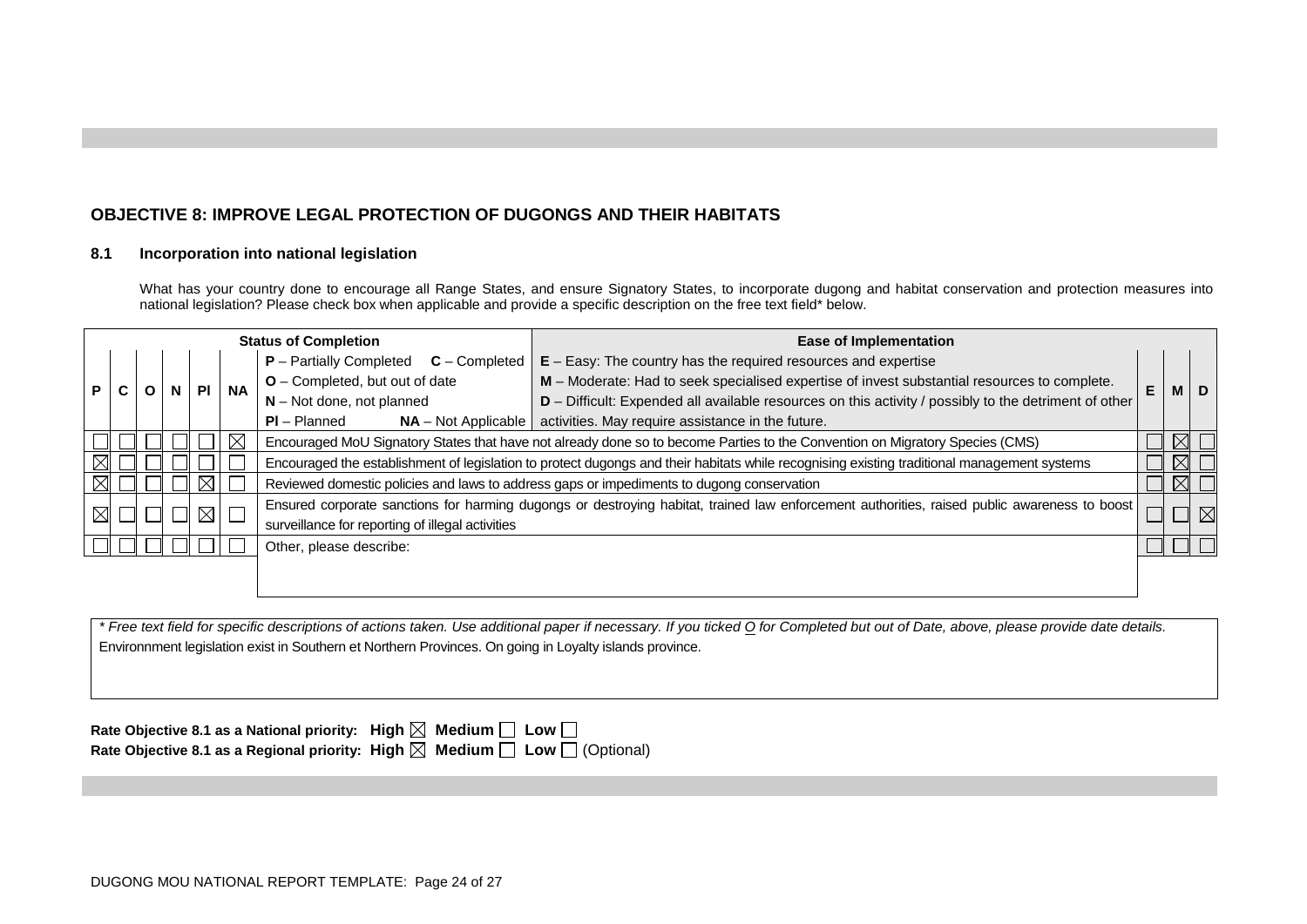#### **8.2 Legal Protection**

What kind of measures your country has developed to review and, where necessary, strengthen legal protection for dugongs and their habitats? Please check box when applicable and provide a specific description on the free text field\* below.

| <b>Status of Completion</b> |   |                                               |  |               | Ease of Implementation |                                              |                                                                                                                                                   |   |  |             |
|-----------------------------|---|-----------------------------------------------|--|---------------|------------------------|----------------------------------------------|---------------------------------------------------------------------------------------------------------------------------------------------------|---|--|-------------|
|                             |   |                                               |  |               |                        | $P -$ Partially Completed<br>$C$ – Completed | $E - E$ asy: The country has the required resources and expertise                                                                                 |   |  |             |
| <b>P</b>                    | C | $O$ – Completed, but out of date<br><b>NA</b> |  | PI            |                        |                                              | M - Moderate: Had to seek specialised expertise of invest substantial resources to complete.                                                      | E |  | M   D       |
|                             |   |                                               |  |               |                        | $N - Not$ done, not planned                  | D - Difficult: Expended all available resources on this activity / possibly to the detriment of other                                             |   |  |             |
|                             |   |                                               |  |               |                        | $PI - Planned$<br>$NA - Not Applicable$      | activities. May require assistance in the future.                                                                                                 |   |  |             |
| $\boxtimes$                 |   |                                               |  | $\boxtimes$ 1 |                        |                                              | Cooperated in law enforcement to ensure compatible application of laws across and between jurisdictions (including through bilateral/multilateral |   |  | $\boxtimes$ |
|                             |   |                                               |  |               |                        | agreements and intelligence sharing)         |                                                                                                                                                   |   |  |             |
|                             |   |                                               |  |               |                        | Other, please describe:                      |                                                                                                                                                   |   |  |             |
|                             |   |                                               |  |               |                        |                                              |                                                                                                                                                   |   |  |             |
|                             |   |                                               |  |               |                        |                                              |                                                                                                                                                   |   |  |             |

*\* Free text field for specific descriptions of actions taken. Use additional paper if necessary. If you ticked O for Completed but out of Date, above, please provide date details.*

**Rate Objective 8.2 as a National priority:** High  $\begin{bmatrix} \end{bmatrix}$ <br>Rate Objective 8.2 as a Regional priority: High  $\begin{bmatrix} \end{bmatrix}$ **Rate Objective 8.2 as a Regional priority:** 

| $\boxtimes$ Medium $\Box$ Low $\Box$ |                                                 |
|--------------------------------------|-------------------------------------------------|
|                                      | $\boxtimes$ Medium $\Box$ Low $\Box$ (Optional) |

## **OBJECTIVE 9: ENHANCE NATIONAL, REGIONAL AND INTERNATIONAL COOPERATION ON CAPACITY BUILDING**

**9.1 Promote Capacity Building**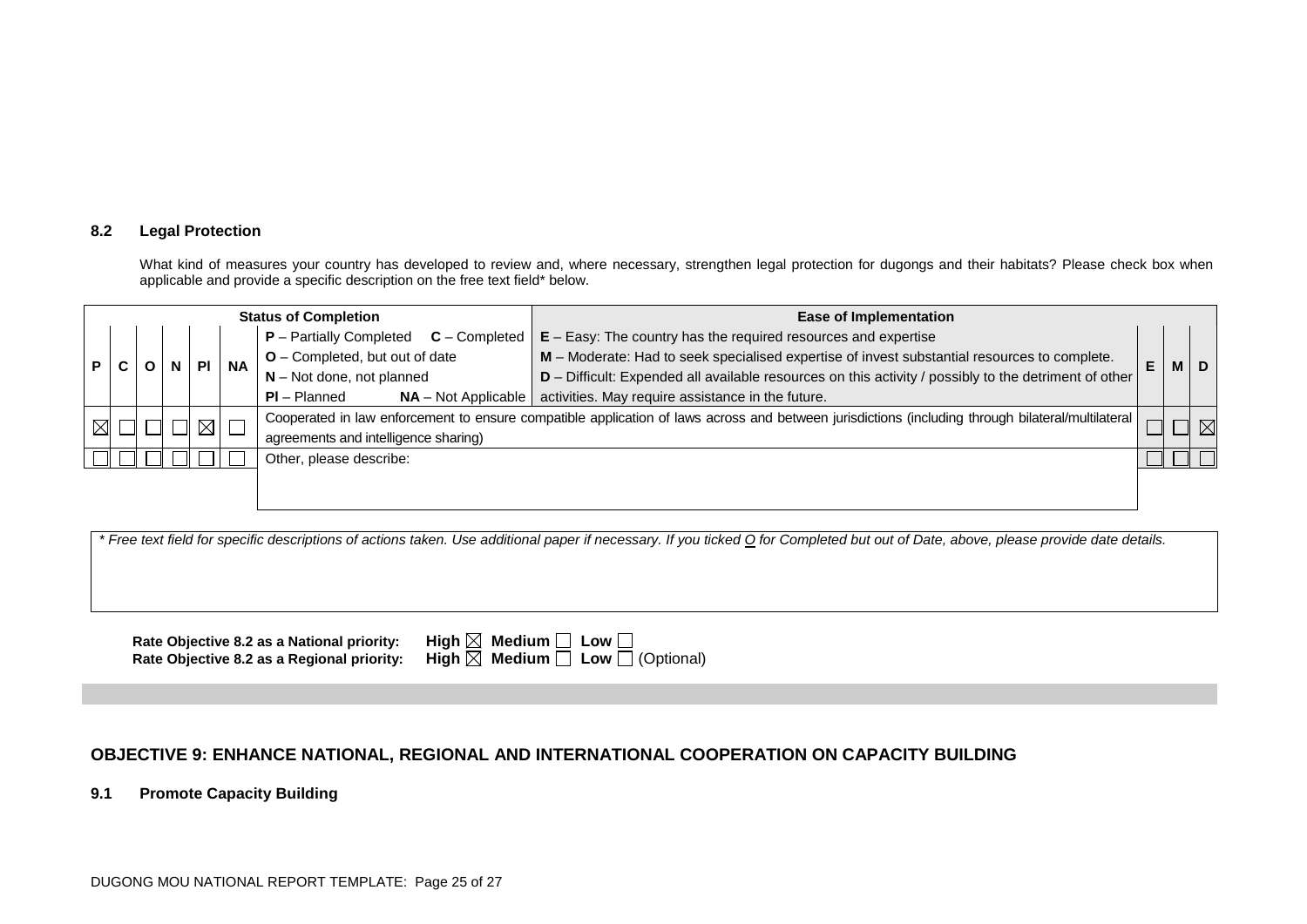What has your country done to promote capacity building at all levels to strengthen conservation measures? Please check box when applicable and provide a specific description on the free text field\* below.

| <b>Status of Completion</b>                                                                                                                                                                       |   |   |   |             | <b>Ease of Implementation</b>                                                                                                                    |                                                                                                        |                                                                                                                                                  |             |             |             |
|---------------------------------------------------------------------------------------------------------------------------------------------------------------------------------------------------|---|---|---|-------------|--------------------------------------------------------------------------------------------------------------------------------------------------|--------------------------------------------------------------------------------------------------------|--------------------------------------------------------------------------------------------------------------------------------------------------|-------------|-------------|-------------|
|                                                                                                                                                                                                   |   |   |   |             |                                                                                                                                                  | <b>P</b> - Partially Completed<br>$C$ – Completed                                                      | $E - E$ asy: The country has the required resources and expertise                                                                                |             |             |             |
| P                                                                                                                                                                                                 | С | O | N |             | <b>NA</b><br><b>PI</b>                                                                                                                           | O - Completed, but out of date                                                                         | M - Moderate: Had to seek specialised expertise of invest substantial resources to complete.                                                     |             |             | D           |
|                                                                                                                                                                                                   |   |   |   |             |                                                                                                                                                  | $N - Not$ done, not planned                                                                            | D - Difficult: Expended all available resources on this activity / possibly to the detriment of other                                            |             | M           |             |
|                                                                                                                                                                                                   |   |   |   |             |                                                                                                                                                  | $PI - Planned$                                                                                         | $NA$ – Not Applicable   activities. May require assistance in the future.                                                                        |             |             |             |
|                                                                                                                                                                                                   |   |   |   | $\times$    |                                                                                                                                                  | Identified needs for capacity-building in terms of human resources, knowledge and facilities           |                                                                                                                                                  |             | $\boxtimes$ |             |
| $\boxtimes$                                                                                                                                                                                       |   |   |   | $\boxtimes$ |                                                                                                                                                  |                                                                                                        | Provided training (e.g. through workshops) in conservation and management techniques for dugongs and their habitats to relevant agencies,        |             | $\boxtimes$ |             |
|                                                                                                                                                                                                   |   |   |   |             |                                                                                                                                                  | individuals and local communities                                                                      |                                                                                                                                                  |             |             |             |
|                                                                                                                                                                                                   |   |   |   | $\bowtie$   |                                                                                                                                                  | Coordinated training programmes and workshops                                                          |                                                                                                                                                  |             | $\bowtie$   |             |
| Developed partnerships with universities, research institutions, NGOs, training bodies and other relevant organisations to support capacity building<br>$\boxtimes$<br>$\boxtimes$<br>initiatives |   |   |   | $\boxtimes$ |                                                                                                                                                  |                                                                                                        |                                                                                                                                                  |             |             |             |
|                                                                                                                                                                                                   |   |   |   |             |                                                                                                                                                  |                                                                                                        |                                                                                                                                                  |             |             |             |
| $\boxtimes$                                                                                                                                                                                       |   |   |   | $\boxtimes$ | Identified assess, develop and implement training programmes for local communities, NGOs, community-based organisations, media, enforcement<br>Г |                                                                                                        |                                                                                                                                                  | $\boxtimes$ |             |             |
|                                                                                                                                                                                                   |   |   |   |             |                                                                                                                                                  | officers, policy makers, law makers and decision makers                                                |                                                                                                                                                  |             |             |             |
|                                                                                                                                                                                                   |   |   |   |             |                                                                                                                                                  |                                                                                                        | Enhanced capacity at all levels to develop and undertake joint research programmes on dugong and their habitats                                  |             |             | $\boxtimes$ |
|                                                                                                                                                                                                   |   |   | M |             |                                                                                                                                                  |                                                                                                        | Organised forums (local, national and regional as appropriate) with the involvement of all relevant stakeholders to enable knowledge sharing and |             | $\boxtimes$ |             |
|                                                                                                                                                                                                   |   |   |   |             |                                                                                                                                                  | capacity building                                                                                      |                                                                                                                                                  |             |             |             |
|                                                                                                                                                                                                   |   |   |   |             |                                                                                                                                                  | Provided training on development, implementation and monitoring of community rehabilitation programmes |                                                                                                                                                  |             | $\boxtimes$ |             |
|                                                                                                                                                                                                   |   |   |   | $\boxtimes$ | Supported local communities and relevant national organisations with necessary basic equipment and facilities to enable protection, conservation |                                                                                                        |                                                                                                                                                  |             |             |             |
|                                                                                                                                                                                                   |   |   |   |             |                                                                                                                                                  | and management of dugong and their habitats                                                            |                                                                                                                                                  |             |             |             |
|                                                                                                                                                                                                   |   |   |   |             |                                                                                                                                                  | Other, please describe:                                                                                |                                                                                                                                                  |             |             |             |
|                                                                                                                                                                                                   |   |   |   |             |                                                                                                                                                  |                                                                                                        |                                                                                                                                                  |             |             |             |
|                                                                                                                                                                                                   |   |   |   |             |                                                                                                                                                  |                                                                                                        |                                                                                                                                                  |             |             |             |

*\* Free text field for specific descriptions of actions taken. Use additional paper if necessary. If you ticked O for Completed but out of Date, above, please provide date details.*

| Rate Objective 9.1 as a National priority: High $\Box$ Medium $\boxtimes$ Low $\Box$            |  |
|-------------------------------------------------------------------------------------------------|--|
| Rate Objective 9.1 as a Regional priority: High $\Box$ Medium $\boxtimes$ Low $\Box$ (Optional) |  |